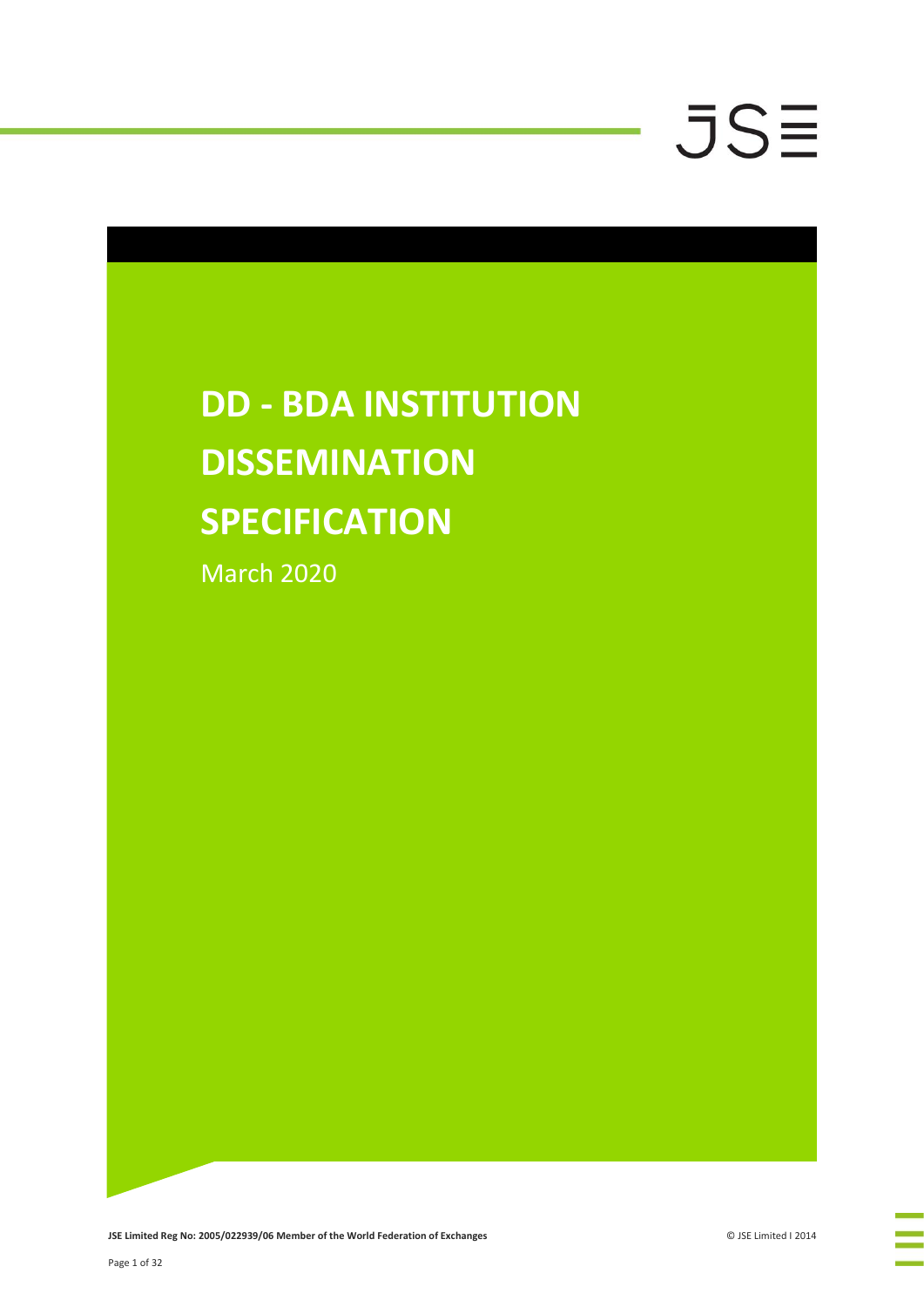### **Table of Contents**

| 1                  |  |
|--------------------|--|
| $\overline{2}$     |  |
| 3                  |  |
| 4                  |  |
| 4.1                |  |
| 4.2                |  |
| 4.3                |  |
| 4.4                |  |
| 4.5                |  |
| 5.                 |  |
| 5.1                |  |
| 5.1.1              |  |
| 5.1.2              |  |
| 5.1.3              |  |
| 5.2                |  |
|                    |  |
| 5.2.1              |  |
| 5.2.1.1            |  |
| 5.2.1.2            |  |
| 5.2.1.3            |  |
| 5.2.1.4<br>5.2.1.5 |  |
| 5.2.1.6            |  |
| 5.2.1.7            |  |
| 5.2.2              |  |
| 5.2.2.1            |  |
| 5.2.2.2            |  |
|                    |  |
| 5.2.2.3            |  |
| 5.2.3              |  |
| 5.2.3.1<br>5.2.3.2 |  |
| 5.2.3.3            |  |
| 5.2.3.4            |  |
| 5.2.4              |  |
| 5.2.4.1            |  |
| 5.2.4.2            |  |
| 5.2.4.3            |  |
| 5.2.4.4            |  |
| 5.2.4.5            |  |
| 5.2.5              |  |
| 5.2.6              |  |
| 5.2.7              |  |
| 5.2.7.1            |  |
| 5.2.7.2            |  |
| 5.2.7.3            |  |
| 5.2.8              |  |
|                    |  |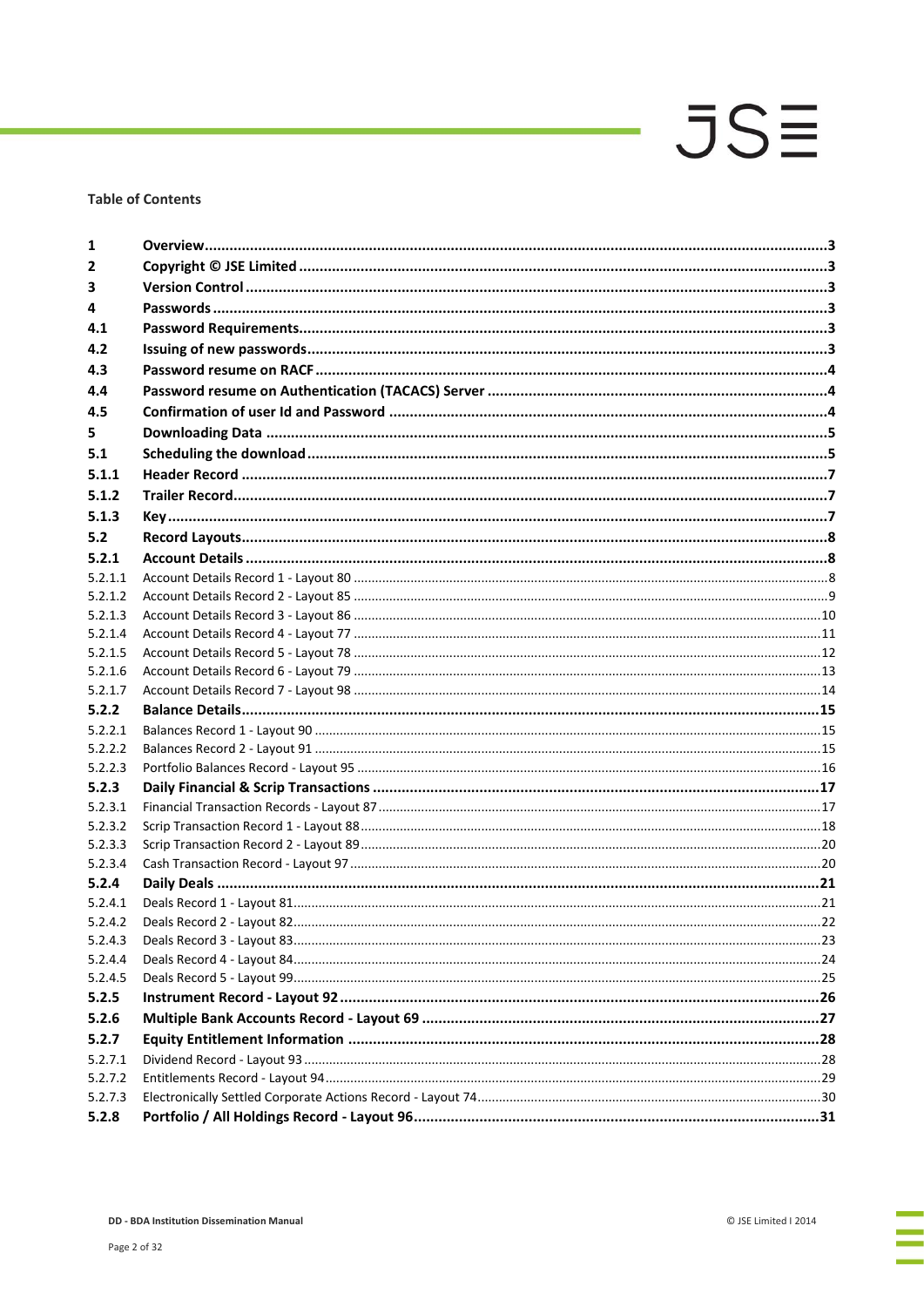### $JS =$

### **1 OVERVIEW**

Participating Institutions can request data to be downloaded overnight. The request must be in writing to Customer Support who will schedule the details of the download via RPROC in BDA. Each participant is allocated a file to which the data is downloaded

### **2 COPYRIGHT © JSE LIMITED**

All intellectual property rights contained in this document, including but not limited to, all designs, trademarks, logos, text and images, whether registered or unregistered, are the intellectual property of the JSE and are protected by South African and international intellectual property laws and conventions. Save in respect of the user's personal use, the JSE reserves the right to take legal action in respect of any reproduction, copying, distribution, publication, alteration, adaptation or other use or communication of this document or part thereof, without the prior written consent of the JSE. None of the trademarks contained in this document may be used without the prior written consent of the JSE.

### **3 VERSION CONTROL**

| <b>Version</b>   | <b>Author</b>           | Date          | <b>Reason for changes</b>                                                                 |
|------------------|-------------------------|---------------|-------------------------------------------------------------------------------------------|
| V <sub>1.8</sub> | Barbara Teasdale        | 28 July 2014  | Rebranded and new contact details                                                         |
| V <sub>1.9</sub> | Barbara Teasdale        | 7 August 2014 | Prime Broking fields added to card codes<br>78 and 98                                     |
| V <sub>2</sub>   | <b>Barbara Teasdale</b> | 16 March 2020 | New ICB Sector Codes update to card code<br>92, 95 and 96 effective from 23 March<br>2021 |

### **4 PASSWORDS**

Passwords are required in order to access the information. The Open Systems Department of the JSE will maintain the passwords.

### **4.1 Password Requirements**

The passwords must consist of the following:

- a minimum of 8 characters
- **must be alpha numeric**
- must be unique to each user
- must not consist of any common words or phrases
- must not consist of any initial, name, surname or any other name which can be associated with the user

### **4.2 Issuing of new passwords**

Open Systems will be responsible for issuing new passwords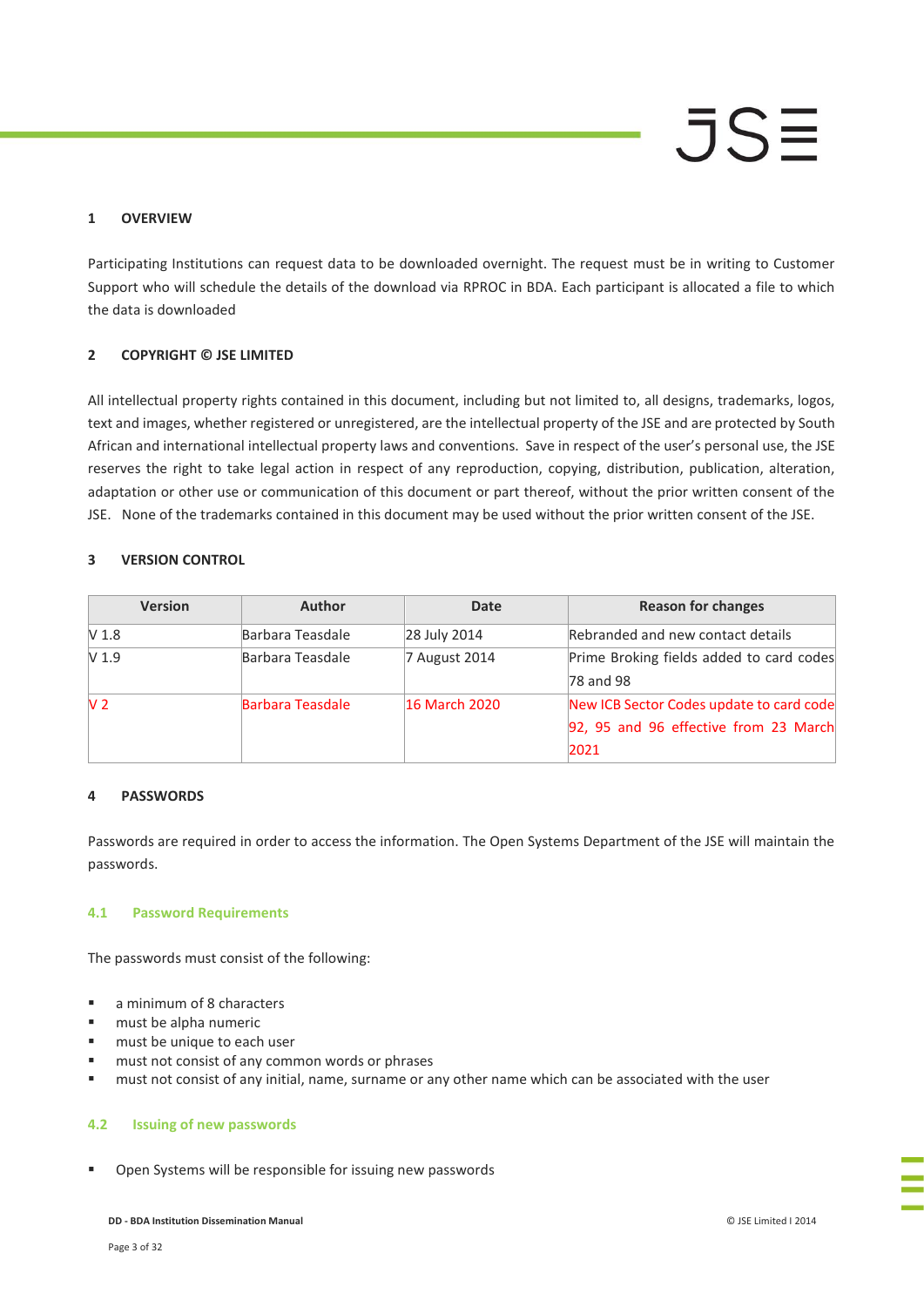### **4.3 Password resume on RACF**

The following steps must be followed to resume passwords:

- **EXECUTE:** Letterhead of the company must be faxed to the JSE
- Contact number must be specified
- Contact name must be specified
- **•** Open Systems will phone the client to confirm details
- **Password will be resumed**

### **4.4 Password resume on Authentication (TACACS) Server**

The following steps must be followed to reset passwords:

- **EXECUTE:** Letterhead of the company must be faxed to the JSE
- **Contact number must be specified**
- Contact name must be specified
- **•** Open Systems will phone the client to confirm details
- **Password will be reset**

### **4.5 Confirmation of user Id and Password**

- 1. A representative from the Customer Support department will provide you with your Sign-on and Dataset name before 11am on the day you go live.
- 2. For security purposes, a representative from the RACF department will provide you with your Password.
- 3. An Account Officer, from the Information Products Sales Division will contact you to confirm receipt of the Dataset, UserID and Password.
- 4. The onus is on you to test as soon as you have received the above-mentioned information to ensure that you will gain access to the Mainframe.

Should you experience any problems relating to the information communicated to you or the actual testing of this information, please contact Customer Support on +27 11 520 7777 or [CustomerSupport@jse.co.za](mailto:CustomerSupport@jse.co.za)

JSE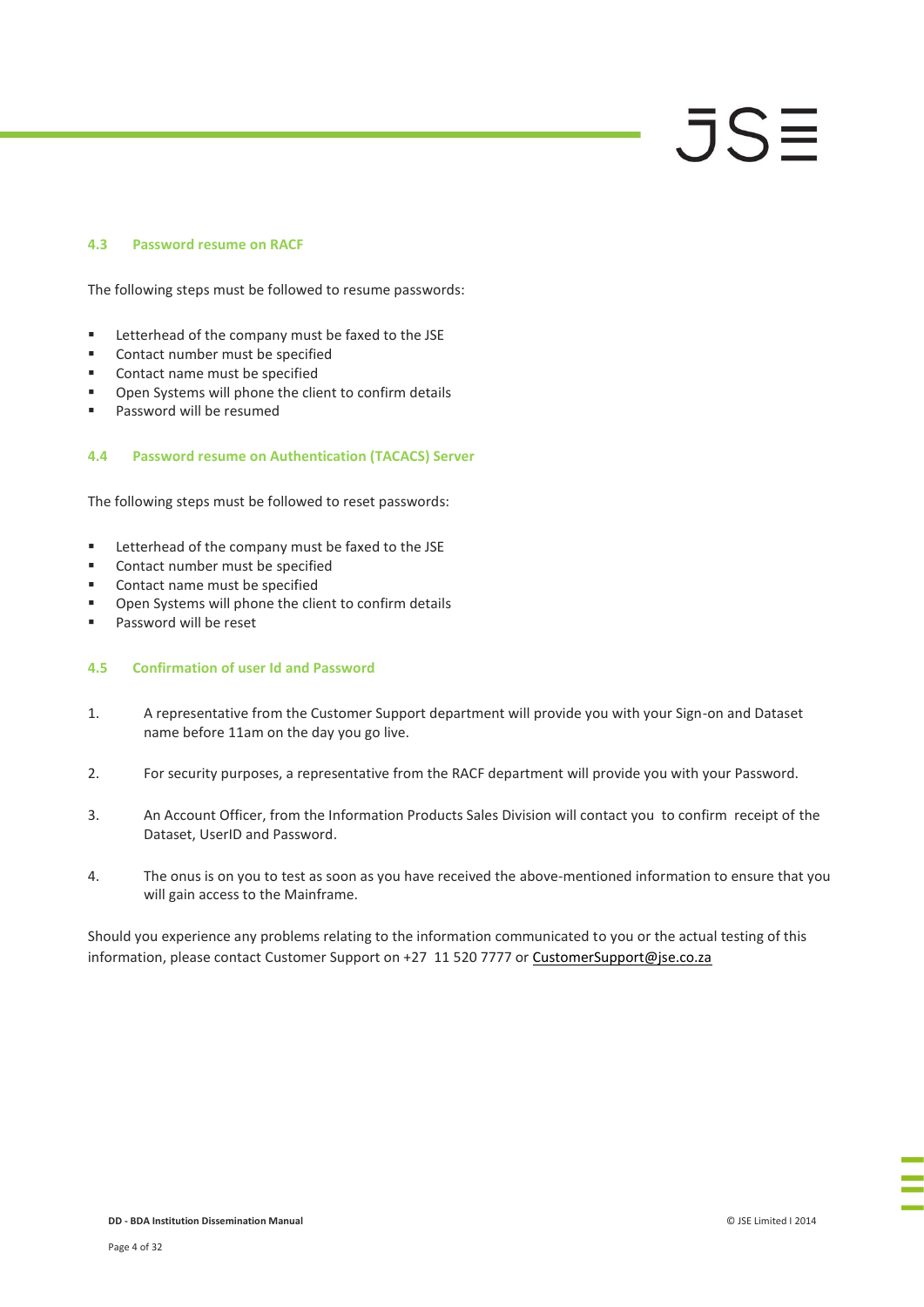### **5 DOWNLOADING DATA**

### **5.1 Scheduling the download**

Customer Support will schedule the process DISINS on RPROC according to the written instructions from the institution. Multiple requests may be submitted. Each request can be tailored to the Institutions daily requirements as follows:

### INSTITUTION CODE The institution will be allocated an account code by Customer Support

### BRANCH /PARTNER CODE

The applicable Branch and Partner code must be entered - if left blank, all branch and main office data will be downloaded

### PF IND Portfolio indicator - if set to 'Y', only portfolio clients detail will be downloaded If set to 'N', only non-portfolio detail will be downloaded If left blank, all clients' detail will be downloaded

NOTE: The BRANCH/PARTNER CODE and PF IND are the highest order of selection. Other selections are within these primary selections.

### AC1/2/3/4/5/6/UP/DEA

| Download of account details                 | 'Y' or 'N' - record layout 80                 |
|---------------------------------------------|-----------------------------------------------|
| Download of account address lines 1 and 2   | 'Y' or 'N' - record layout 85                 |
| Download of account address lines 3 and 4   | 'Y' or 'N' - record layout 86                 |
| Download of account other information       | 'Y' or 'N' - record layout 77                 |
| Download of additional account information  | 'Y' or 'N' - record layout 78                 |
| Download of CSDP account details            | 'Y' or 'N' - record layout 98                 |
| Download of accounts that have changed      | 'Y' or 'N' - record layouts 80/85/86/77/78/98 |
| Download of accounts deactivated on the day | 'Y' or 'N' - record layout 80                 |
|                                             |                                               |

### BL1/BL2/PF/NZ/UP

Download of all accounts 'other' balances 'Y' or 'N' - record layout 90 Download of all accounts trading balances 'Y' or 'N' - record layout 91 Download of all accounts portfolio balances 'Y' or 'N' - record layout 95 Exclude zero balances for record layouts 90 and 91 above 'Y' or 'N' Download updated balance records only 'Y' or 'N'

 RV/FN/SCR/XOP/CS Include deal reversals 'Y' or 'N'. Daily financial movements 'Y' or 'N' - record layout 87

Daily scrip movements The Community of 'N' - record layouts 88/89

**DD - BDA Institution Dissemination Manual** © JSE Limited I 2014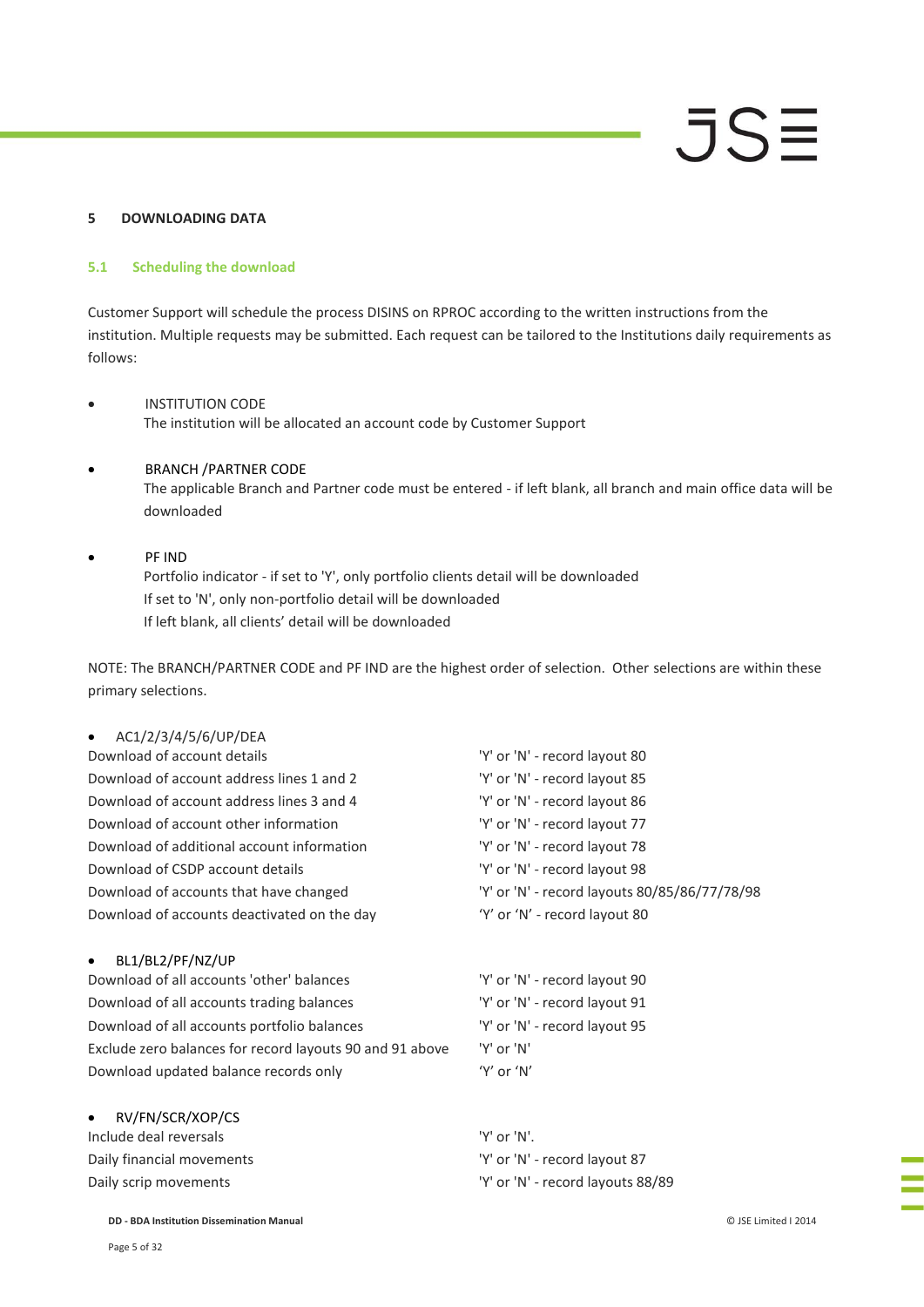| Include XOP's                                                                                                                                           | 'Y' or 'N'                                 |
|---------------------------------------------------------------------------------------------------------------------------------------------------------|--------------------------------------------|
| Cash transactions                                                                                                                                       | 'Y' or 'N' - record layout 97              |
|                                                                                                                                                         |                                            |
| DL1/DL2/DL3/DL4/DL5<br>$\bullet$                                                                                                                        |                                            |
| Daily deals                                                                                                                                             | 'Y' or 'N' - record layouts 81/82/83/84/99 |
| INS/IUP/BNK/BUP/BDEA<br>$\bullet$                                                                                                                       |                                            |
| Instruments                                                                                                                                             | 'Y' or 'N' - record layout 92              |
| Download updated instruments only                                                                                                                       | $'Y'$ or $'N'$                             |
| Download all bank records                                                                                                                               | 'Y' or 'N' - record layout 69              |
| (Y' will download ALL active bank account details if the Updated and Deactivated indicators are set to 'N')                                             |                                            |
| Download only updated bank records                                                                                                                      | 'Y' or 'N'                                 |
| ('Y' will download only updated bank account details for the day. The Bank Record details must also be set to 'Y')<br>Download deactivated bank records | 'Y' or 'N'                                 |
| ('Y' will download only bank account details deactivated that day. The Bank Record details must be set to 'Y')                                          |                                            |
|                                                                                                                                                         |                                            |
| DIVS/R-MSTS/STRT ENT<br>$\bullet$                                                                                                                       |                                            |
| All dividends with LDT date more recent than 60 business days loaded by the listings department                                                         |                                            |
|                                                                                                                                                         | 'Y' or 'N' - record layout 93              |
| All 'rights' processes more recent than 20 business days                                                                                                | 'Y' or 'N' - record layout 94              |
| All Corporate Actions for STRATE Approved Securities                                                                                                    | 'Y' or 'N' - record layout 74              |
| PFV/ALL HOLDINGS/UP/ENTDU                                                                                                                               |                                            |
| Portfolios                                                                                                                                              | 'Y' or 'N' - record layout 96              |
| Download updated portfolio records only                                                                                                                 | 'Y' or 'N'                                 |
| Download ENTDU records                                                                                                                                  | 'Y' or 'N' - record layout 73              |
|                                                                                                                                                         |                                            |
| BEE/ALL/EXP/TAX/ID<br>Download Active BEE Records                                                                                                       | 'Y' or 'N' - Card Code 79                  |
|                                                                                                                                                         |                                            |
| All BEE Records                                                                                                                                         | 'Y' or 'N' - Card Code 79                  |
| <b>Expired BEE Records</b>                                                                                                                              | 'Y' or 'N' - Card Code 79                  |
| Download Tax Exemption Info                                                                                                                             | 'Y' or 'N' - Card Code 68                  |
| Download Tax ID Information                                                                                                                             | 'Y' or 'N' - Card Code 62                  |

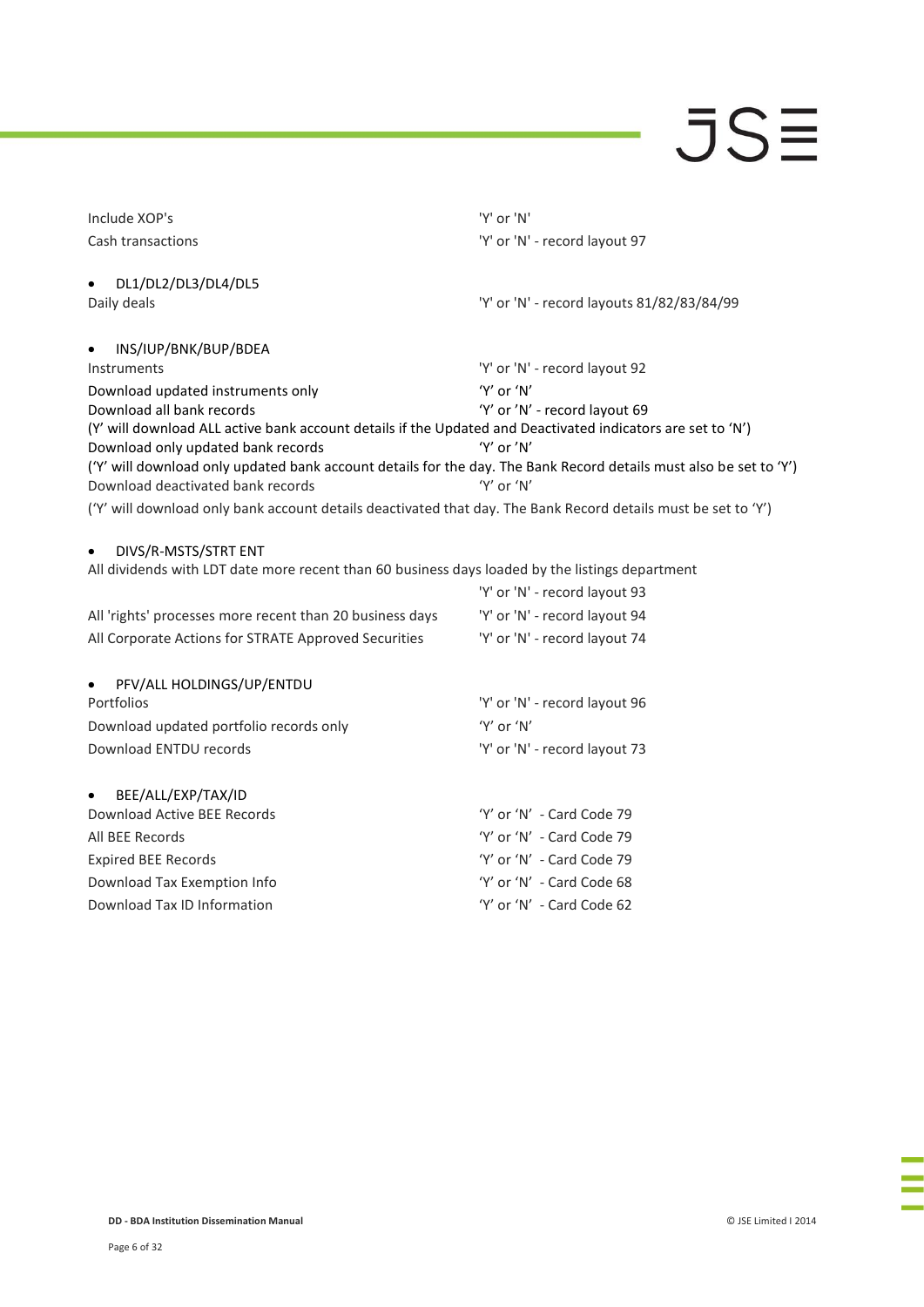### **Record Layouts Used**

All balance amounts are multiplied by 100 so that they are represented as whole numbers rather than numbers with decimals. The sign for these balance fields precedes the balance figure. (Signs are '+, '-' or space, when the balance is zero). All records are a standard 173 characters long and are blank filled.

### **5.1.1 Header Record**

The first record on the file to be downloaded is the header record.

NOTE: The terms 'machine date' and 'machine time' refer to the actual date and time that the file being downloaded started being written to.

| <b>LENGTH</b> | <b>VALUE</b> | <b>DESCRIPTION</b> |
|---------------|--------------|--------------------|
| X(10)         | CCYY/MM/DD   | Machine date       |
| x             |              |                    |
| X(8)          | HH:MM:SS     | Machine time       |
| X             |              |                    |
| 9(8)          | YEARMMDD     | Batch run date     |
| X(147)        |              |                    |
|               |              |                    |

### **5.1.2 Trailer Record**

The last record on the file to be down loaded is the trailer record. NOTE: The terms 'machine date' and 'machine time' refer to the actual date and time that the file being downloaded

finished being written to.

| <b>BDA FIELD NAME</b> | LENGTH | <b>VALUE</b> | <b>DESCRIPTION</b>               |
|-----------------------|--------|--------------|----------------------------------|
| <b>DATE</b>           | X(10)  | CCYY/MM/DD   | Machine date                     |
| <b>FILLER</b>         | X      |              |                                  |
| <b>TIME</b>           | X(8)   | HH:MM:SS     | Machine time                     |
| <b>FILLER</b>         | X      |              |                                  |
| <b>NARRATIVE</b>      | X(20)  |              | 'NUMBER OF RECORDS = '           |
| <b>RECORDS</b>        | 9(9)   |              | Number of detail records on file |
| <b>FILLER</b>         | X      |              |                                  |
| <b>BAT-DTE</b>        | 9(8)   | YEARMMDD     | Batch run date                   |
| <b>FILLER</b>         | X(117) |              |                                  |

### **5.1.3 Key**

X Represents an alpha field

9 Represents a numeric field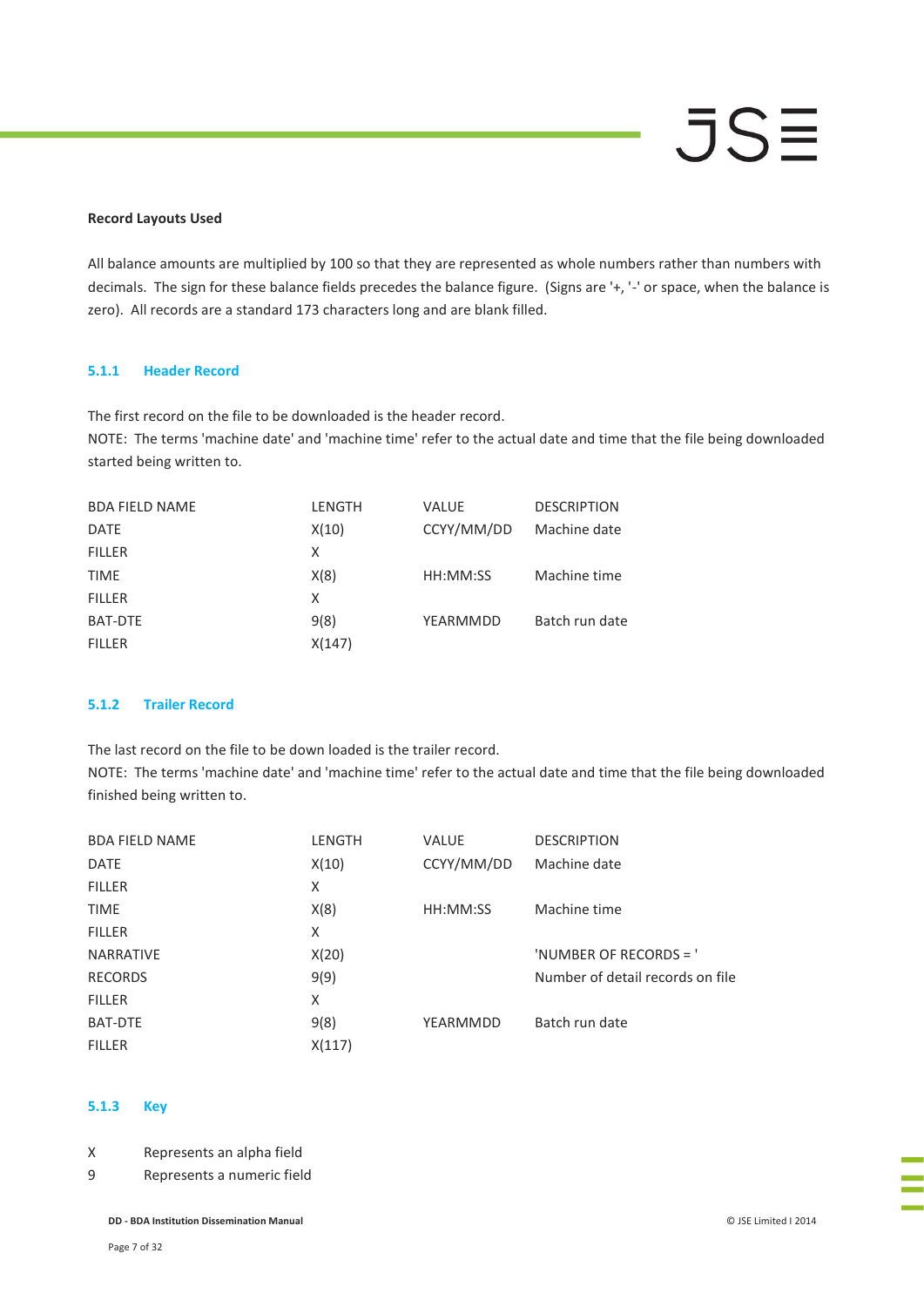### **5.2 Record Layouts**

### **5.2.1 Account Details**

### **5.2.1.1 Account Details Record 1 - Layout 80**

| <b>BDA FIELD NAME</b> | <b>LENGTH</b> | <b>VALUE</b> | <b>DESCRIPTION</b>               |
|-----------------------|---------------|--------------|----------------------------------|
| <b>SYSTEM</b>         | X(2)          | <b>BD</b>    | System BDA                       |
| CARD-CDE              | 9(2)          | 80           | Card code 80                     |
| <b>BRK-CDE</b>        | 9(3)          |              | Broker code                      |
| ACC-CDE               | 9(7)          |              | Account code                     |
| ACC-TYP-CDE           | X(2)          |              | Account type code                |
| <b>BRN-CDE</b>        | X(2)          |              | Branch code                      |
| <b>PARTNER-CDE</b>    | X(2)          |              | Partner code                     |
| PF-IND                | X(1)          |              | Portfolio indicator - 'Y' or 'N' |
| PF-MAN-CHG-CDE        | 9(2)          |              | Portfolio management charge code |
| ADVR-CDE              | X(4)          |              | Portfolio advisor code           |
| <b>CLI-TITLE</b>      | X(10)         |              | Clients title                    |
| <b>INITIALS</b>       | X(4)          |              | Clients initials                 |
| <b>SURNAME</b>        | X(40)         |              | Clients surname                  |
| EXTNL-ACC-IND         | X(1)          |              | External account indicator       |
| EXTNL-ACC-CDE         | X(17)         |              | External account code            |
| MAN-CDE               | X(3)          |              | Managed code                     |
| SET-TYP-CDE           | X(1)          |              | Settlement type code             |
| NON-RES-IND           | X(1)          |              | Non-resident indicator           |
| COUNTRY-CDE           | X(3)          |              | Country of residence code        |
| <b>INV-TYPE</b>       | X(3)          |              | Investment type code             |
| DTE-DEACTIVATED       | 9(8)          |              | Date deactivated                 |
| <b>SEX</b>            | X(1)          |              | Male Female or Blank             |
| ID-NO                 | X(13)         |              | Identification number            |
| LANG-CDE              | X(1)          |              | Language code                    |
| PRIN-AG-IND           | X(1)          |              | Trading capacity indicator       |
| <b>CLI-IND</b>        | X(7)          |              | Client indicator                 |
| <b>CLI-CAT</b>        | X(2)          |              | Client category                  |
| SCRIP-ACC-NO          | X(12)         |              | Scrip account number             |
| EL-PAY-MAN-DTE        | 9(8)          |              | Electronic payment mandate date  |
| MIN-NTE-IND           | X(1)          |              | Minimised note indicator         |
| ELECTION-IND          | X(1)          |              | <b>Election indicator</b>        |
| ELEC-RPT-IND          | X(1)          |              | Electronic report indicator      |
| <b>SLB-RATE</b>       | 9(5)          |              | Scrip lending and borrowing rate |
| <b>FILLER</b>         | X(2)          |              | Spaces                           |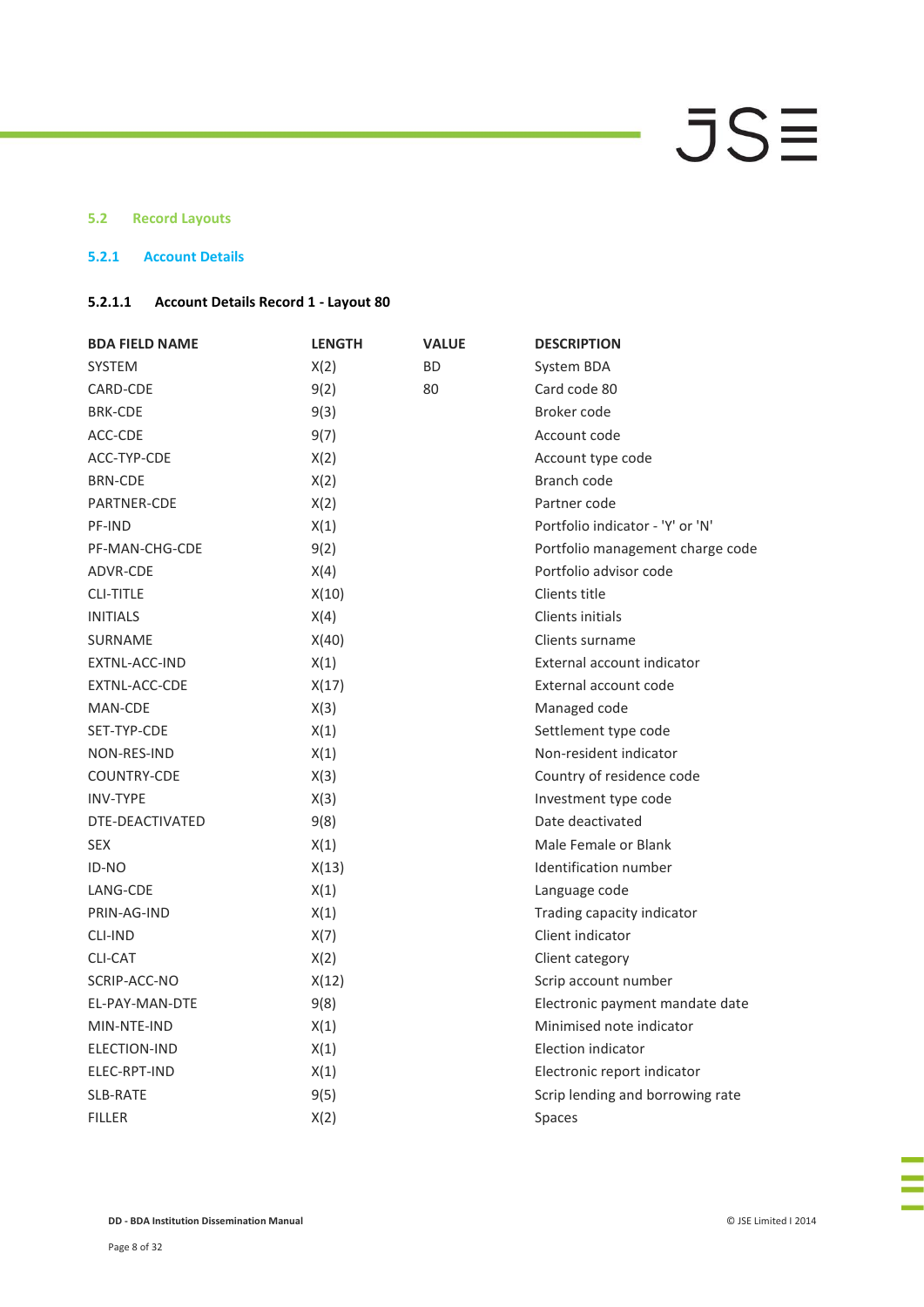### **5.2.1.2 Account Details Record 2 - Layout 85**

| <b>BDA FIELD NAME</b> | <b>LENGTH</b> | <b>VALUE</b> | <b>DESCRIPTION</b>                 |
|-----------------------|---------------|--------------|------------------------------------|
| <b>SYSTEM</b>         | X(2)          | BD.          | System BDA                         |
| CARD-CDE              | 9(2)          | 85           | Card code 85                       |
| <b>BRK-CDE</b>        | 9(3)          |              | Broker code                        |
| ACC-CDE               | 9(7)          |              | Account code                       |
| ADR-LINE-1            | X(40)         |              | Address line 1                     |
| ADR-LINE-2            | X(40)         |              | Address line 2                     |
| TEL-NO-1              | X(15)         |              | Telephone number 1                 |
| TEL-NO-2              | X(15)         |              | Telephone number 2                 |
| TAX-NO                | X(12)         |              | Income tax number                  |
| VAT-NO                | X(13)         |              | Vat Number                         |
| CO-REG-NO             | X(14)         |              | <b>Company Registration Number</b> |
| <b>FILLER</b>         | X(10)         |              | <b>Spaces</b>                      |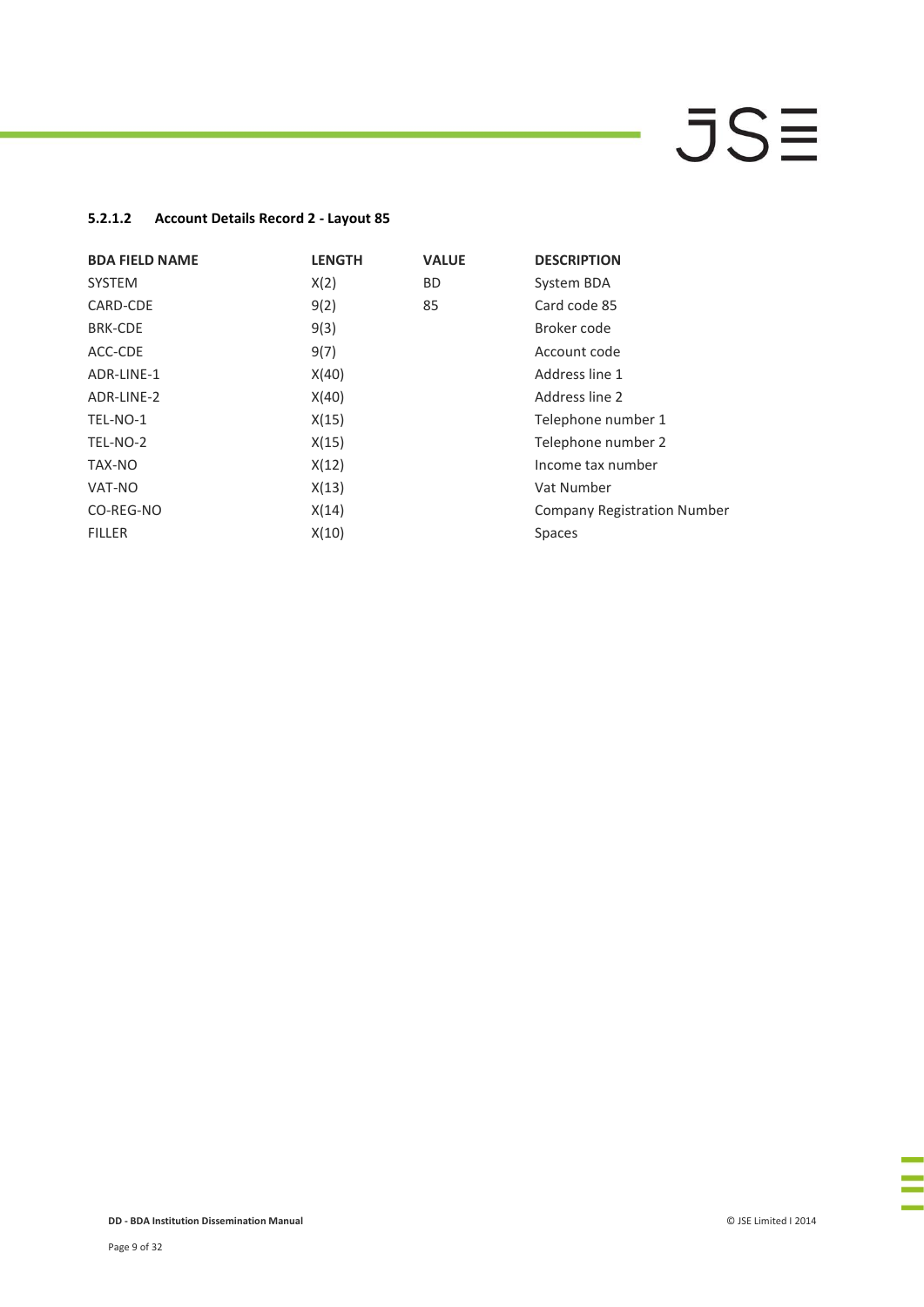### **5.2.1.3 Account Details Record 3 - Layout 86**

| <b>BDA FIELD NAME</b> | <b>LENGTH</b> | <b>VALUE</b> | <b>DESCRIPTION</b> |
|-----------------------|---------------|--------------|--------------------|
| <b>SYSTEM</b>         | X(2)          | <b>BD</b>    | System BDA         |
| CARD-CDE              | 9(2)          | 86           | Card code 86       |
| <b>BRK-CDE</b>        | 9(3)          |              | Broker code        |
| ACC-CDE               | 9(7)          |              | Account code       |
| ADR-LINE-3            | X(40)         |              | Address line 3     |
| ADR-LINE-4            | X(40)         |              | Address line 4     |
| POSTAL-CDE            | X(4)          |              | Postal code        |
| <b>TELEFAX</b>        | X(15)         |              | Telefax number     |
| <b>EMAIL-ADDR</b>     | X(45)         |              | E-mail address     |
| <b>FILLER</b>         | X(15)         |              | <b>Spaces</b>      |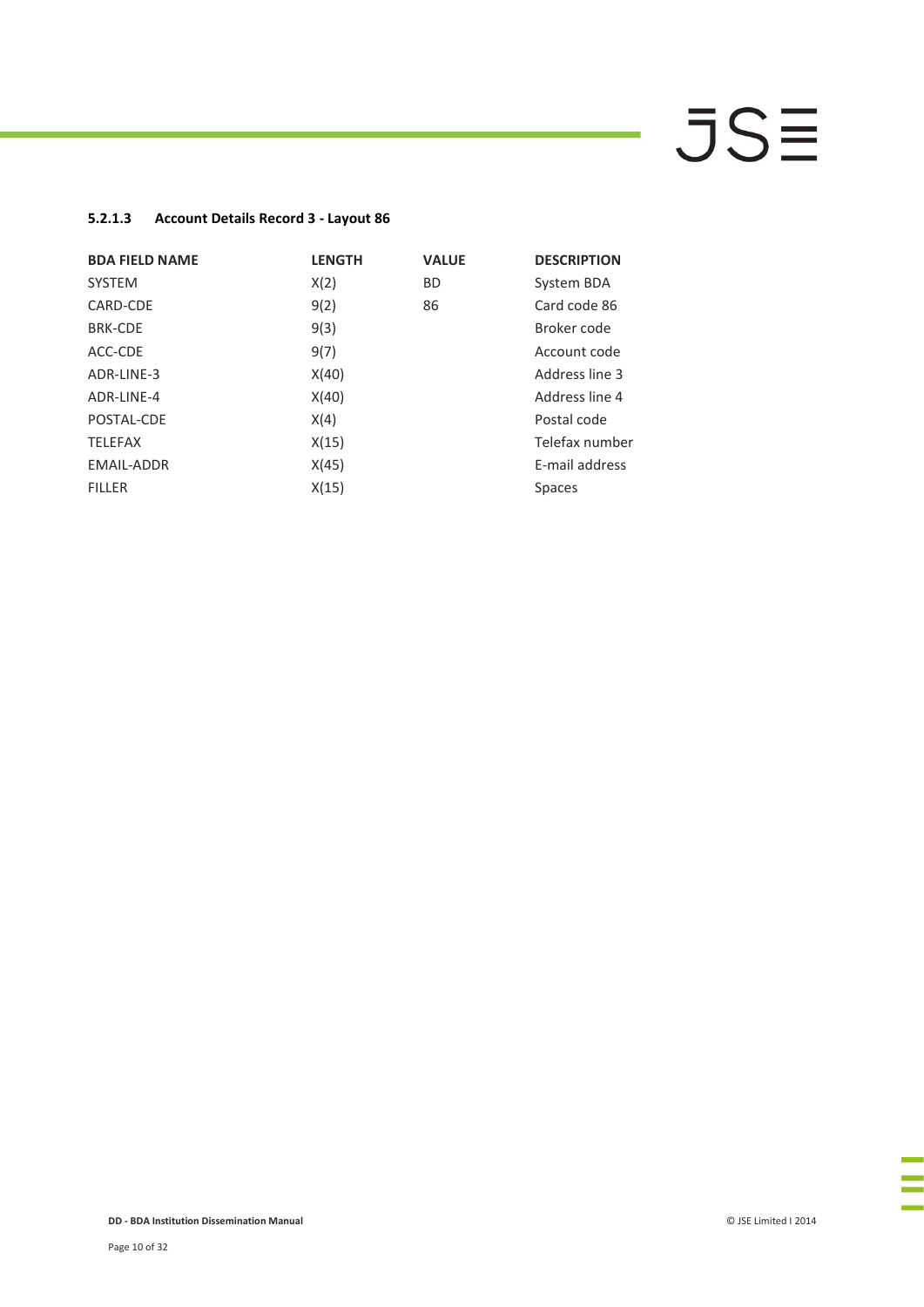### **5.2.1.4 Account Details Record 4 - Layout 77**

| <b>BDA FIELD NAME</b> | <b>LENGTH</b> | <b>VALUE</b> | <b>DESCRIPTION</b>                 |
|-----------------------|---------------|--------------|------------------------------------|
| <b>SYSTEM</b>         | X(2)          | <b>BD</b>    | System BDA                         |
| CARD-CDE              | 9(2)          | 77           | Card code 77                       |
| <b>BRK-CDE</b>        | 9(3)          |              | Broker code                        |
| ACC-CDE               | 9(7)          |              | Account code                       |
| <b>FIRST-NAMES</b>    | X(40)         |              | <b>First Names</b>                 |
| DTE-LOADED            | 9(8)          |              | Date account loaded                |
| EXCH-CTL              | X(1)          |              | Exchange control code              |
| STAFF-IND             | X(1)          |              | Staff Indicator                    |
| <b>FILLER</b>         | 9(2)          |              | Filler                             |
| <b>FILLER</b>         | 9(5)          |              | Filler                             |
| <b>FILLER</b>         | 9(11)         |              | Filler                             |
| MAND-RCV-DTE          | 9(8)          |              | Mandate received date              |
| MAND-CHG-DTE          | 9(8)          |              | Mandate changed date               |
| <b>INSTIT-CDE</b>     | X(3)          |              | Institution code                   |
| <b>BKGE-PCNT</b>      | 9(3)          |              | Brokerage percentage               |
| LAS-UPD-DTE           | 9(8)          |              | Machine date of last update        |
| ACC-ID-CDE            | X(3)          |              | Account ID code                    |
| <b>BCA-CITY-CDE</b>   | X(2)          |              | Temporary field for city code      |
| SHORT-NAME            | X(20)         |              | Shortened account name             |
| REF-BY                | X(30)         |              | Name of person who referred client |
| <b>FILLER</b>         | X(6)          |              | <b>Spaces</b>                      |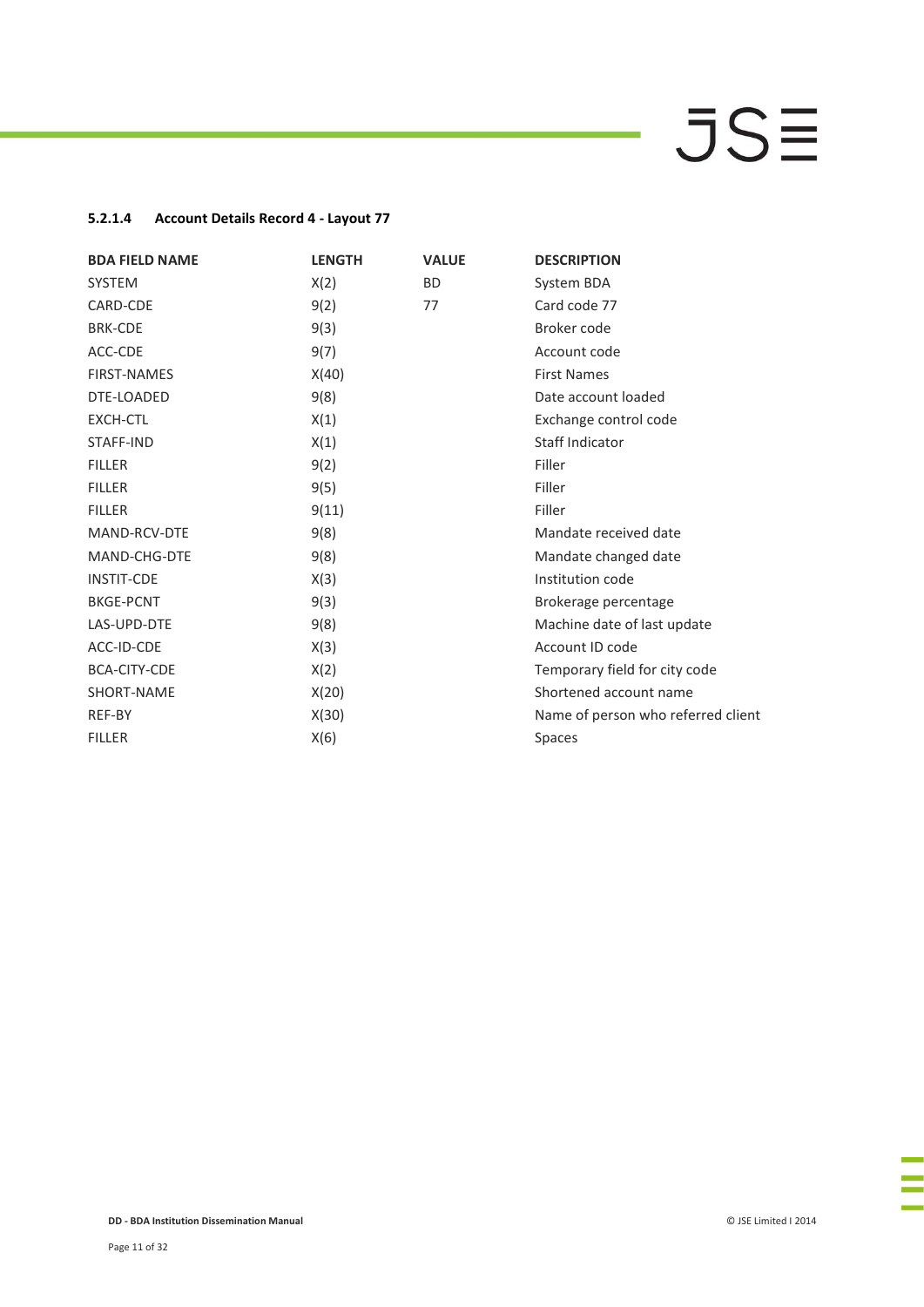### **5.2.1.5 Account Details Record 5 - Layout 78**

| <b>BDA FIELD NAME</b> | <b>LENGTH</b> | <b>VALUE</b> | <b>DESCRIPTION</b>                    |
|-----------------------|---------------|--------------|---------------------------------------|
| <b>SYSTEM</b>         | X(2)          | <b>BD</b>    | System BDA                            |
| CARD-CDE              | 9(2)          | 78           | Card code 78                          |
| <b>BRK-CDE</b>        | 9(3)          |              | Broker code                           |
| ACC-CDE               | 9(7)          |              | Account code                          |
| CTA-OPTN-CDE          | X(1)          |              | Contra parameters option code         |
| MANDATE-MOD           | X(1)          |              | Mandate modification indicator        |
| REG-INS-CDE           | 9(2)          |              | Registration instruction code         |
| SCR-DISP-CDE          | X(2)          |              | Scrip dispatch code                   |
| SC-CHG-CDE            | 9(2)          |              | Safe custody charge code              |
| SPEC-REG-NAME         | X(70)         |              | Full name for registration            |
| <b>NEG-SCALE</b>      | X(3)          |              | Negotiated brokerage scale code       |
| <b>INV-RET-CDE</b>    | X(2)          |              | Investment return code                |
| ASSET-RATE            | 9(5)          |              | Account asset rating                  |
| CR-LIM-CDE            | X(2)          |              | Credit limit                          |
| <b>CR-LIM-AMT</b>     | 9(15)         |              | Credit limit amount                   |
| RTS-CONSOL-IND        | X(1)          |              | Rights consolidation indicator        |
| CON-KEY-OPTN          | X(1)          |              | Consolidation option code             |
| ALLOC-SEQ-NO          | 9(3)          |              | Scrip allocation sequence number      |
| VAT-INV-IND           | X(1)          |              | VAT invoice to be created - 'Y' or '' |
| DEL-CHQ-IND           | X(1)          |              | Deal cheque production indicator      |
| LEG-ENT-CDE           | X(2)          |              | Legal status code                     |
| POW-ATT               | X(1)          |              | Power of attorney held                |
| <b>MMKT-IND</b>       | X(1)          |              | Indicates a money market account      |
| MMKT-MANDATE-DTE      | 9(8)          |              | Mandate date for money market account |
| SAFEX-ACC-CDE         | X(5)          |              | SAFEX account code related to BDA     |
| SAFEX-RATE-CLASS      | X(1)          |              | SAFEX rate charge                     |
| UNEX-CDE              | X(8)          |              | UNEXcor code                          |
| NO-MST-IND            | X(1)          |              | Marketable securities tax indicator   |
| CMPY-RPT-IND          | X(1)          |              | Company Report indicator              |
| PRIME-BRK-CDE         | 9(3)          |              | Prime broker Code                     |
| PRIME-ACC-CDE         | 9(7)          |              | Prime account code                    |
| PRIME-BRK-VER-DTE     | 9(8)          |              | Prime broker verification date        |
| PRIME-STATUS-IND      | X(1)          |              | Prime status indicator                |

÷,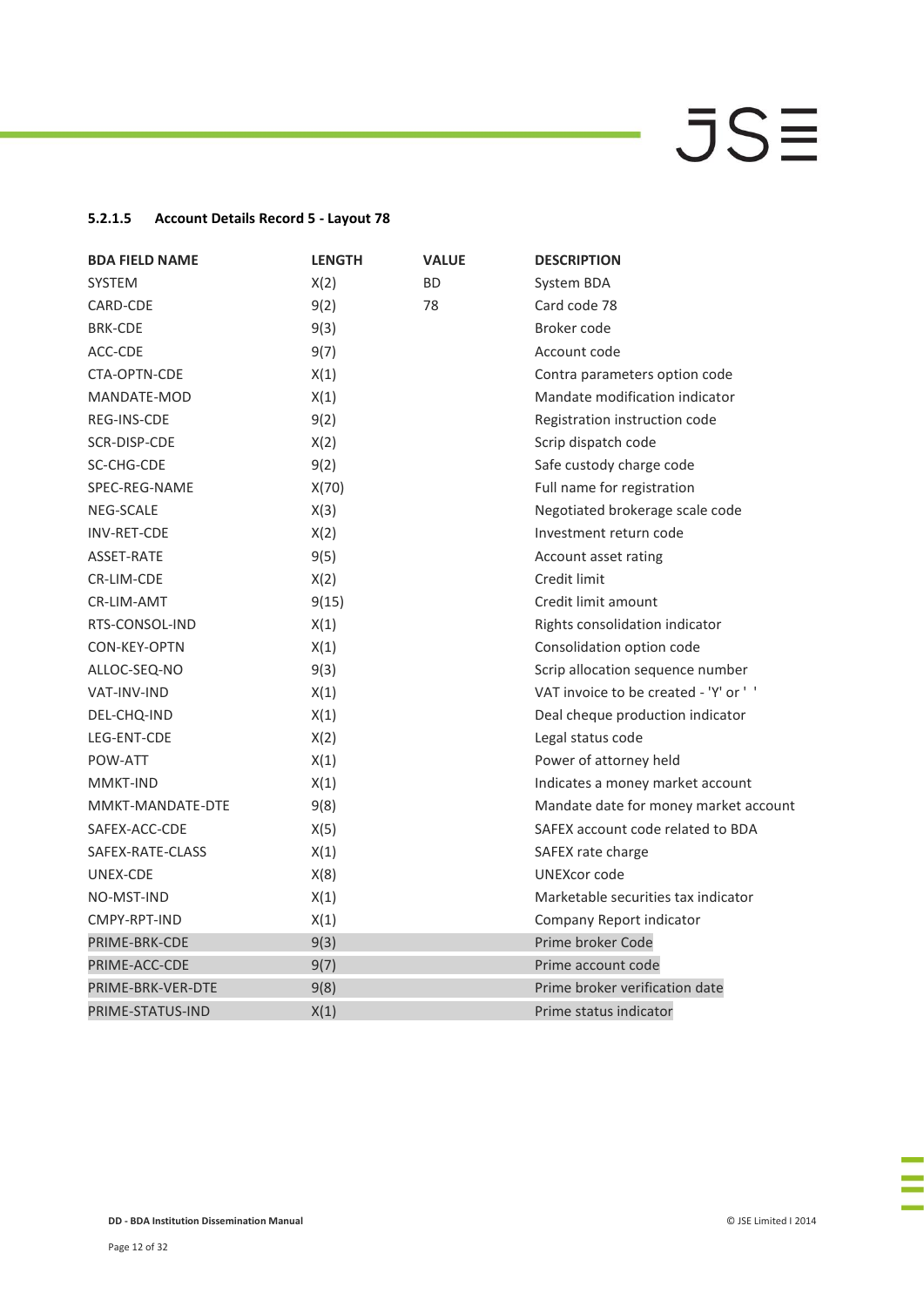### **5.2.1.6 Account Details Record 6 - Layout 79**

| <b>BDA FIELD NAME</b> | <b>LENGTH</b> | <b>VALUE</b> | <b>DESCRIPTION</b>    |
|-----------------------|---------------|--------------|-----------------------|
| <b>SYSTEM</b>         | X(2)          | <b>BD</b>    | System BDA            |
| CARD-CDE              | 9(2)          | 79           | Card code 79          |
| <b>BRK-CDE</b>        | 9(3)          |              | Broker code           |
| ACC-CDE               | 9(7)          |              | Account code          |
| PROCS-DTE             | 9(8)          |              | Process date of entry |
| BFF-IND               | X(1)          |              | Y (yes) or space      |
| EXP-DTE               | 9(8)          |              | BEE expiry date       |
| <b>FILLER</b>         | X(142)        |              | <b>Spaces</b>         |

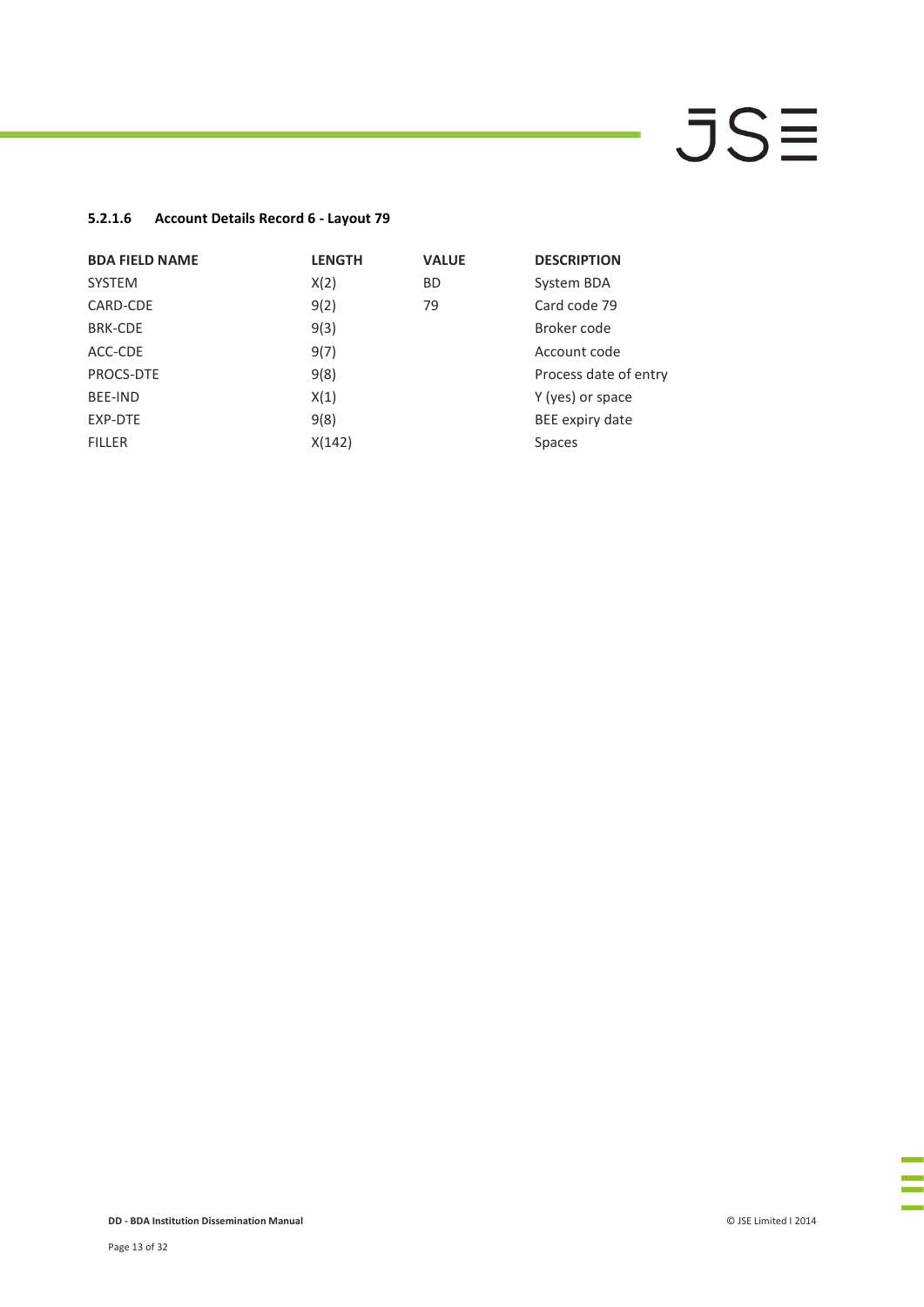### **5.2.1.7 Account Details Record 7 - Layout 98**

| <b>BDA FIELD NAME</b> | <b>LENGTH</b> | <b>VALUE</b> | <b>DESCRIPTION</b>               |
|-----------------------|---------------|--------------|----------------------------------|
| <b>SYSTEM</b>         | X(2)          | <b>BD</b>    | System BDA                       |
| CARD-CDE              | 9(2)          | 98           | Card code 98                     |
| <b>BRK CDE</b>        | 9(3)          |              | Broker code                      |
| ACC-CDE               | 9(7)          |              | Account code                     |
| CSDP-CDE              | X(2)          |              | Bank code                        |
| CSDP-BRN-CDE          | X(4)          |              | Bank branch code                 |
| CSDP-ACC-NO           | X(16)         |              | Bank account number              |
| CSDP-BIC-CDE          | X(11)         |              | Bank BIC code                    |
| CSDP-BP-ID            | X(8)          |              | <b>Business partner ID</b>       |
| CSDP-CSD-ACC-NO       | 9(9)          |              | Bank CSD account number          |
| CSDP-VER-DTE          | 9(8)          |              | <b>Bank verification date</b>    |
| CSH-AGT-CDE           | X(2)          |              | CSA bank code                    |
| CSH-AGT-BRN-CDE       | X(4)          |              | CSA Bank branch code             |
| CSH-AGT-ACCT-NO       | X(16)         |              | CSA bank account number          |
| CSH-AGT-BIC-CDE       | X(11)         |              | Bank BIC code                    |
| CSH-AGT-BP-ID         | X(8)          |              | <b>Business partner ID</b>       |
| CSH-AGT-VER-DTE       | 9(8)          |              | CSH bank verification date       |
| <b>CLNT-BIC-CDE</b>   | X(11)         |              | Client account BIC code          |
| NTE-IND               | X(1)          |              | Electronic broker note indicator |
| STRT-CSDP-TEL-NO      | X(15)         |              | Strate CSDP telephone number     |
| STRT-ACC-TYP-HOLDER   | X(1)          |              | Strate CSDP account type holder  |
| PRIME-ACC-IND         | X(1)          |              | Prime account indicator          |
| <b>FILLER</b>         | X(23)         |              | <b>Spaces</b>                    |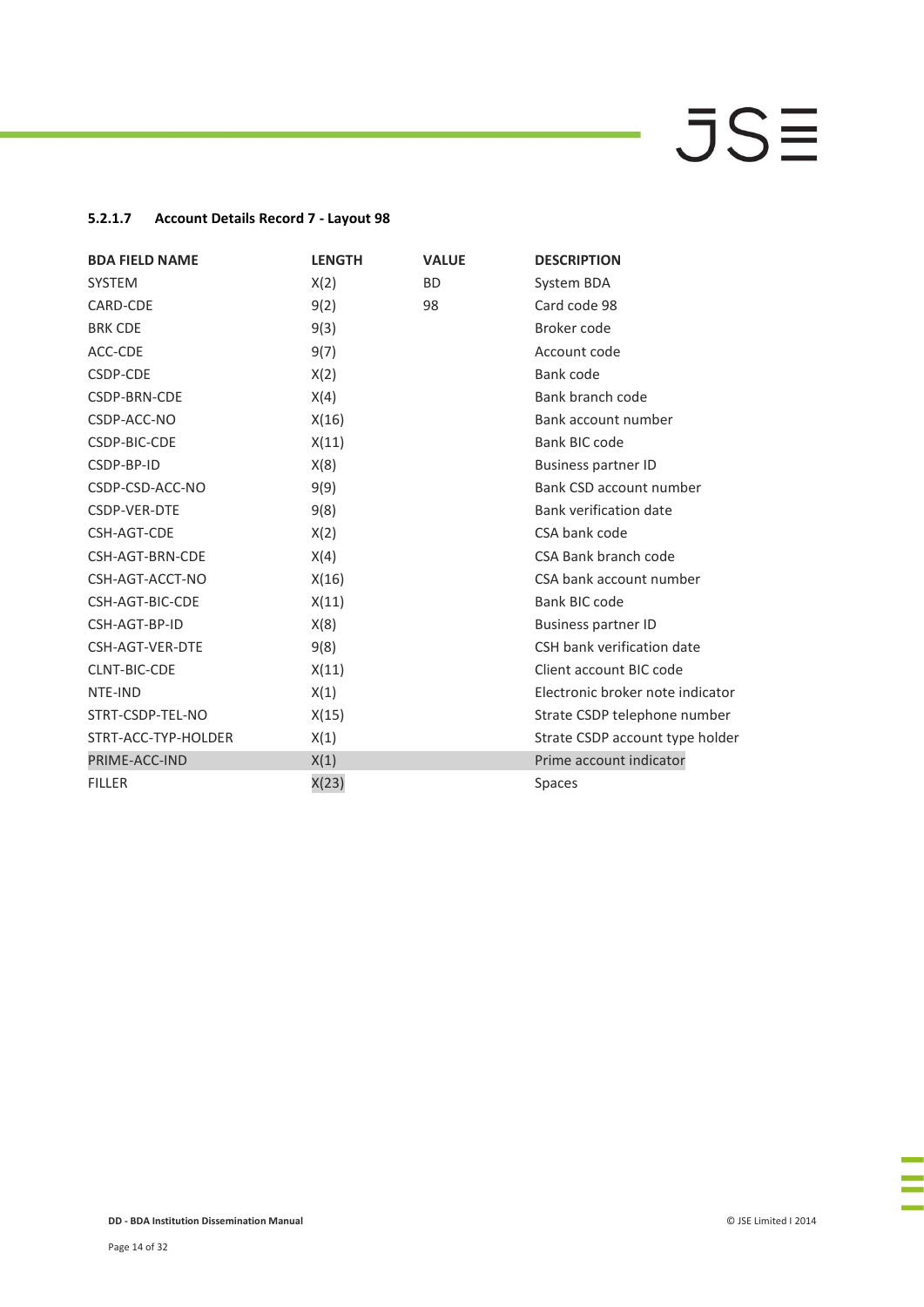### **5.2.2 Balance Details**

### **5.2.2.1 Balances Record 1 - Layout 90**

| <b>BDA FIELD NAME</b> | <b>LENGTH</b> | <b>VALUE</b> | <b>DESCRIPTION</b>           |
|-----------------------|---------------|--------------|------------------------------|
| <b>SYSTEM</b>         | X(2)          | <b>BD</b>    | System BDA                   |
| CARD-CDE              | 9(2)          | 90           | Card code 90                 |
| <b>BRK-CDE</b>        | 9(3)          |              | Broker code                  |
| ACC-CDE               | 9(7)          |              | Account code                 |
| <b>BAL-CDE</b>        | X(2)          |              | Balance code                 |
| KOU-SIGN              | X(1)          | $+/-$        | Sign of cash balance         |
| KOU-CASH-BAL          | 9(15)         |              | Cash balance                 |
| KOU-JSET-SIGN         | X(1)          | $+/-$        | Sign of JSE trustees balance |
| KOU-JSET-BAL          | 9(15)         |              | <b>JSE Trustees balance</b>  |
| <b>FILLER</b>         | X(125)        |              | <b>Spaces</b>                |

### **5.2.2.2 Balances Record 2 - Layout 91**

| <b>BDA FIELD NAME</b> | <b>LENGTH</b> | <b>VALUE</b> | <b>DESCRIPTION</b>                |
|-----------------------|---------------|--------------|-----------------------------------|
| <b>SYSTEM</b>         | X(2)          | <b>BD</b>    | System BDA                        |
| CARD-CDE              | 9(2)          | 91           | Card code 91                      |
| <b>BRK-CDE</b>        | 9(3)          |              | Broker code                       |
| ACC-CDE               | 9(7)          |              | Account code                      |
| K06-SIGN              | X(1)          | $+/-$        | Sign of cash balance              |
| K06-CASH-BAL          | 9(15)         |              | Cash balance                      |
| K06-JSET-SIGN         | X(1)          | $+/-$        | Sign of JSE trustees balance      |
| K06-JSET-BAL          | 9(15)         |              | <b>JSE Trustees balance</b>       |
| K06-CS-SIGN           | X(1)          | $+/-$        | Sign of current sales balance     |
| K06-CUR-SAL           | 9(15)         |              | Current sales balance             |
| K06-CP-SIGN           | X(1)          | $+/-$        | Sign of current purchases balance |
| K06-CUR-PUR           | X(15)         |              | Current purchases balance         |
| K06-FS-SIGN           | X(1)          | $+/-$        | Sign of future sales balance      |
| K06-FUT-SAL           | 9(15)         |              | Future sales balance              |
| K06-FP-SIGN           | X(1)          | $+/-$        | Sign of future purchases balance  |
| K06-FUT-PUR           | 9(15)         |              | Future purchases balance          |
| K06-FR-SIGN           | X(1)          | $+/-$        | Sign of free deals balance        |
| K06-FREE-BAL          | 9(15)         |              | Free deals balance                |
| <b>FILLER</b>         | X(47)         |              | <b>Spaces</b>                     |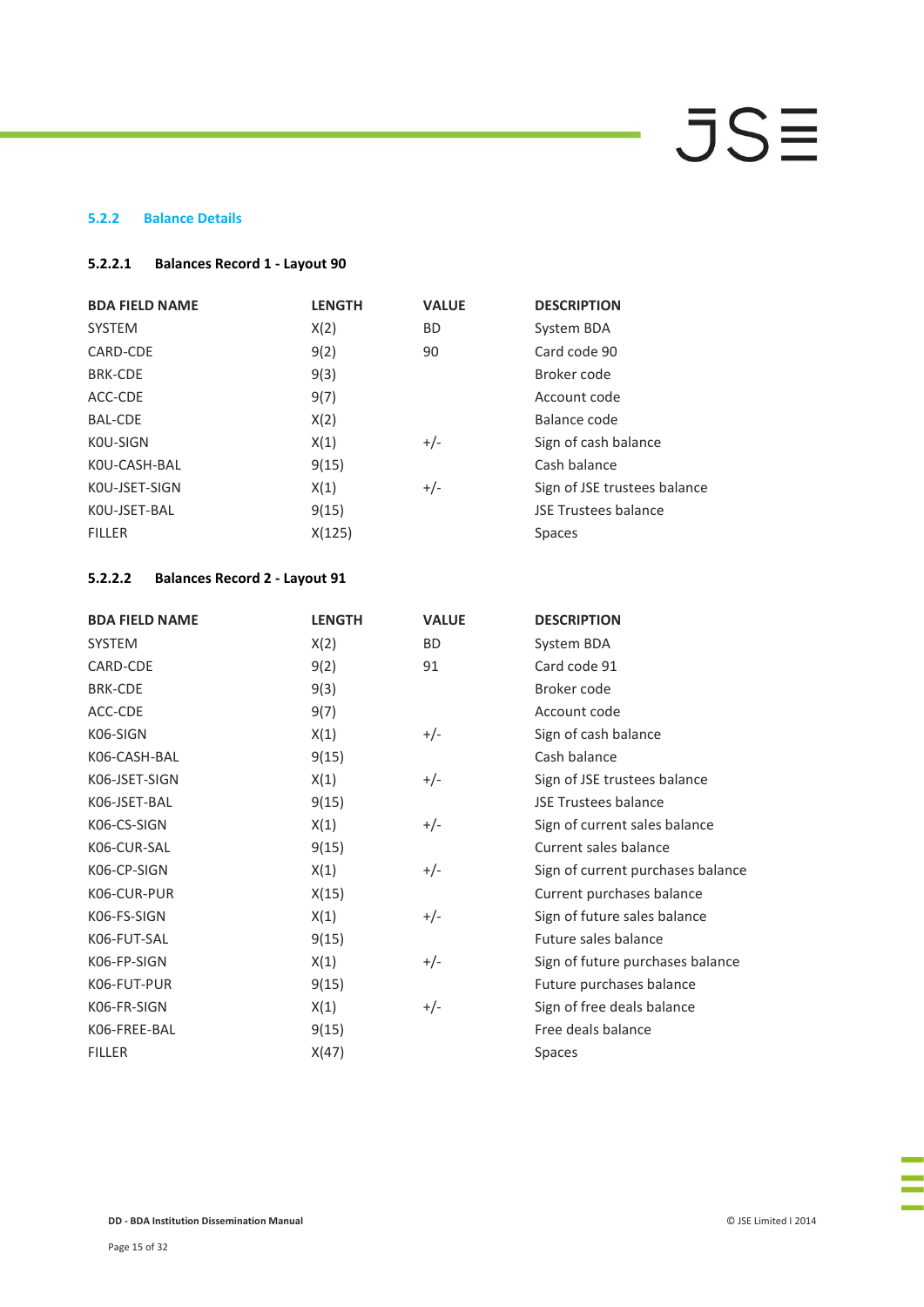### **5.2.2.3 Portfolio Balances Record - Layout 95**

| <b>BDA FIELD NAME</b> | <b>LENGTH</b> | <b>VALUE</b> | <b>DESCRIPTION</b>                              |
|-----------------------|---------------|--------------|-------------------------------------------------|
| SYSTEM                | X(2)          | <b>BD</b>    | System BDA                                      |
| CARD-CDE              | 9(2)          | 95           | Card code 95                                    |
| <b>BRK-CDE</b>        | 9(3)          |              | Broker code                                     |
| ACC-CDE               | 9(7)          |              | Account code                                    |
| <b>INSTR-TYP</b>      | X(1)          |              | Share type code, $E =$ equity, $G =$ bond       |
| <b>ICB SECTOR-CDE</b> | X(4)          |              | <b>Spaces</b>                                   |
| COST-SIGN             | X(1)          | $+/-$        | Sign of position cost                           |
| POSN-COST             | 9(15)         |              | Cost of position                                |
| <b>VAL-SIGN</b>       | X(1)          | $+/-$        | Sign of current market value                    |
| POSN-VAL              | 9(15)         |              | Current market value of position                |
| <b>INC-SIGN</b>       | X(1)          | $+/-$        | Sign of income                                  |
| POSN-INC              | 9(15)         |              | Income from position                            |
| VAL-CLNP-SIGN         | X(1)          | $+/-$        | Sign of clean price value                       |
| POSN-VAL-CLNP         | 9(15)         |              | Clean price value                               |
| <b>BOARD-IND</b>      | X(1)          |              | <b>Board Field</b>                              |
|                       |               |              | (ALTX Board: A, JSE Overall: J, NAM Overall: N) |
| <b>ICB SECTOR-CDE</b> | X(8)          |              | <b>New ICB Sector Code</b>                      |
| <b>FILLER</b>         | X(80)         |              | <b>Spaces</b>                                   |
|                       |               |              |                                                 |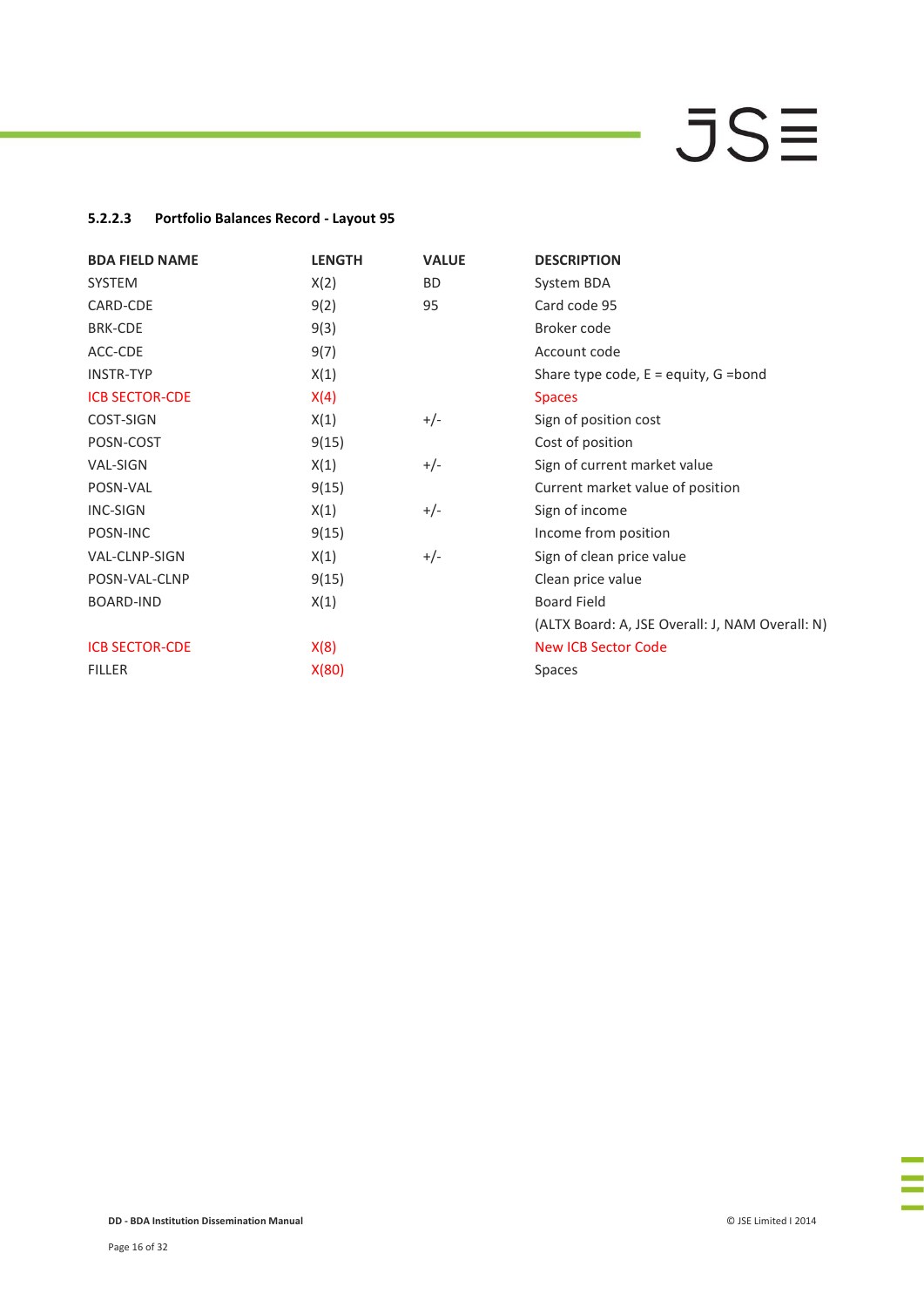### **5.2.3 Daily Financial & Scrip Transactions**

### **5.2.3.1 Financial Transaction Records - Layout 87**

| <b>BDA FIELD NAME</b> | <b>LENGTH</b> | <b>VALUE</b> | <b>DESCRIPTION</b>                     |
|-----------------------|---------------|--------------|----------------------------------------|
| <b>SYSTEM</b>         | X(2)          | BD.          | System BDA                             |
| CARD-CDE              | 9(2)          | 87           | Card code 87                           |
| <b>BRK-CDE</b>        | 9(3)          |              | Broker code                            |
| ACC-CDE               | 9(7)          |              | Account code                           |
| <b>BAL-CDE</b>        | X(2)          |              | Balance code                           |
| DESIG-CDE             | X(2)          |              | Designation code                       |
| SIGN-AMT              | X(1)          | $+/-$        | Sign of transaction amount             |
| <b>TRAN-AMT</b>       | 9(15)         |              | <b>Transaction amount</b>              |
| <b>TRAN-NARATV</b>    | X(40)         |              | <b>Transaction narrative</b>           |
| <b>FIN-TRAN-CDE</b>   | X(2)          |              | <b>Transaction code</b>                |
| DOC-REF-NO            | X(6)          |              | Document reference number              |
| CHQ-DEP-NO            | 9(7)          |              | Cheque deposit number                  |
| CASH-ALPHA            | X(2)          |              | Alpha code of bank if cash transaction |
| AGE-DTE               | 9(8)          |              | Age date of transaction                |
| EXCH-CTL              | X(1)          |              | Exchange control code                  |
| <b>GENRL-ANALS</b>    | X(9)          |              | General analysis code                  |
| <b>FILLER</b>         | X(64)         |              | <b>Spaces</b>                          |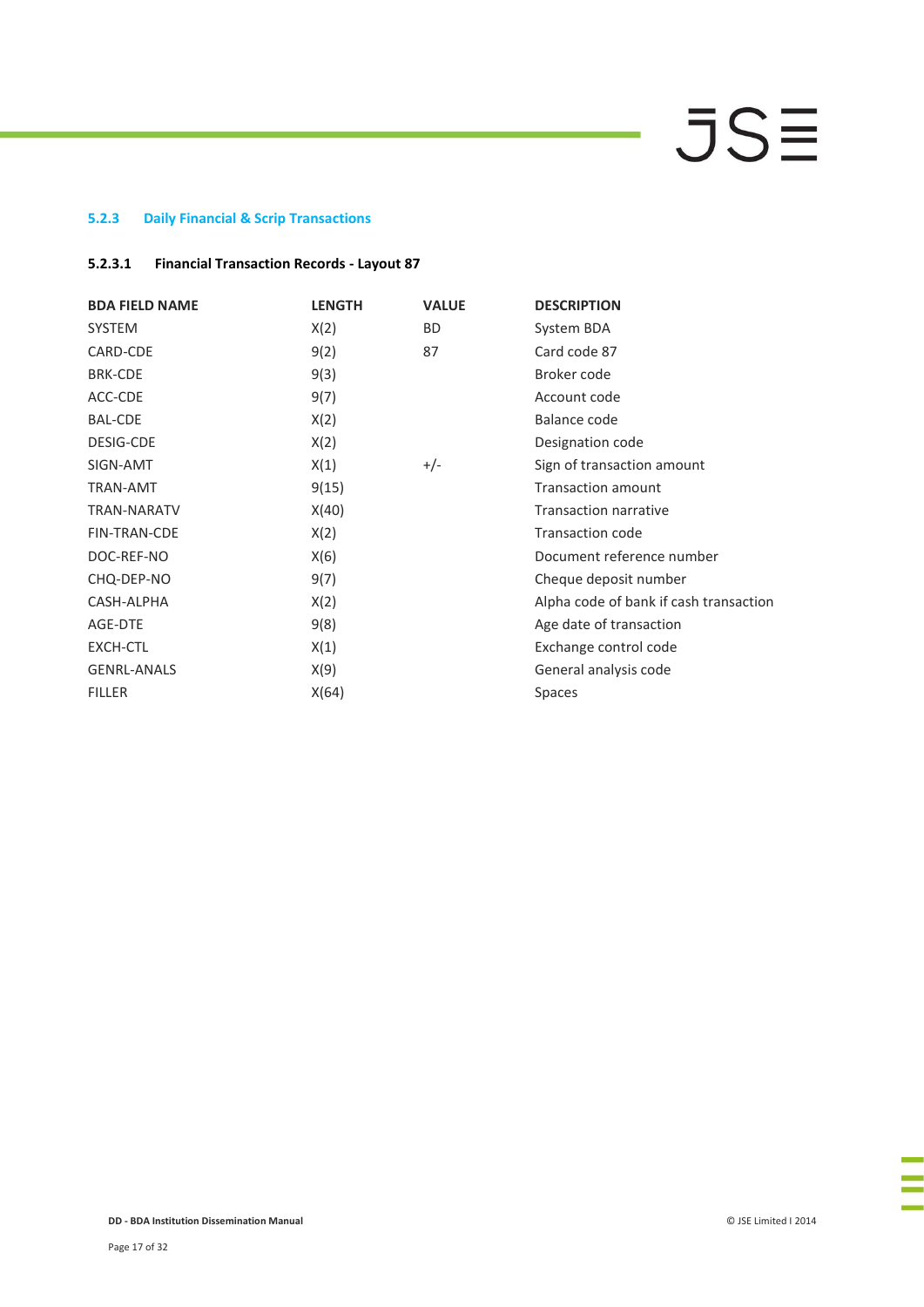### **5.2.3.2 Scrip Transaction Record 1 - Layout 88**

| <b>BDA FIELD NAME</b> | <b>LENGTH</b> | <b>VALUE</b> | <b>DESCRIPTION</b>                        |
|-----------------------|---------------|--------------|-------------------------------------------|
| <b>SYSTEM</b>         | X(2)          | <b>BD</b>    | System BDA                                |
| CARD-CDE              | 9(2)          | 88           | Card code 88                              |
| <b>BRK-CDE</b>        | 9(3)          |              | Broker code                               |
| ACC-CDE               | 9(7)          |              | Account code                              |
| <b>INSTR-TYP</b>      | X(1)          |              | Share type code, $E =$ equity, $G =$ bond |
| <b>INSTR-ALPHA</b>    | X(6)          |              | Share alpha code                          |
| <b>INSTR-VERSION</b>  | 9(3)          |              | Share version number                      |
| <b>SCR-TYP</b>        | X(2)          |              | Scrip type, e.g. C = certificate.         |
| CERT-NO               | X(9)          |              | Certificate number                        |
| DEED-NO               | X(9)          |              | Transfer deed number                      |
| SCR-RCPT-NO           | X(9)          |              | Scrip receipt number                      |
| SCR-SEQ-NO            | 9(3)          |              | Scrip sequence number                     |
| SCR-REC-ORG           | X(2)          |              | Scrip record origin                       |
| DTE-RCVD              | 9(8)          |              | Date scrip was received                   |
| LOCN-ALPHA            | X(2)          |              | Location alpha code after transaction     |
| <b>LOCN-BRN</b>       | X(2)          |              | Branch code of scrip after transaction.   |
| SIGN-QTY              | X(1)          | $+/-$        | Sign of transaction quantity              |
| <b>TRAN-QTY</b>       | 9(11)         |              | <b>Transaction quantity</b>               |
| SIGN-AMT              | X(1)          | $+/-$        | Sign of transaction amount                |
| <b>TRAN-AMT</b>       | 9(15)         |              | <b>Transaction amount</b>                 |
| AGE-DTE               | 9(8)          |              | Age date of transaction                   |
| LOCN-ALPHA2           | X(2)          |              | Location alpha code before transaction.   |
| LOCN-BRN2             | X(2)          |              | Branch code of scrip before transaction.  |
| LOCN-DUE              | X(2)          |              | Location alpha code of scrip destination. |
| SCR-TRAN-CDE          | X(2)          |              | <b>Transaction code</b>                   |
| REG-CDE               | 9(2)          |              | Nominee company registration code         |
| DEL-ID                | 9(7)          |              | Deal id                                   |
| <b>FILLER</b>         | (50)          |              | Spaces                                    |

**NB: If a transaction record is for a managed client with scrip held in dematerialised form, users should be aware of the following:**

- 1) A transaction record for this client will contain 'dematerialised' data which differ from the current data in the fields below.
- 2) A transaction record for the Nominee Company of this client will contain data of fungible scrip received, moved or dispatched. This transaction record is in the same format, with the same content as the current records, but the account number is the account number of the Nominee Company.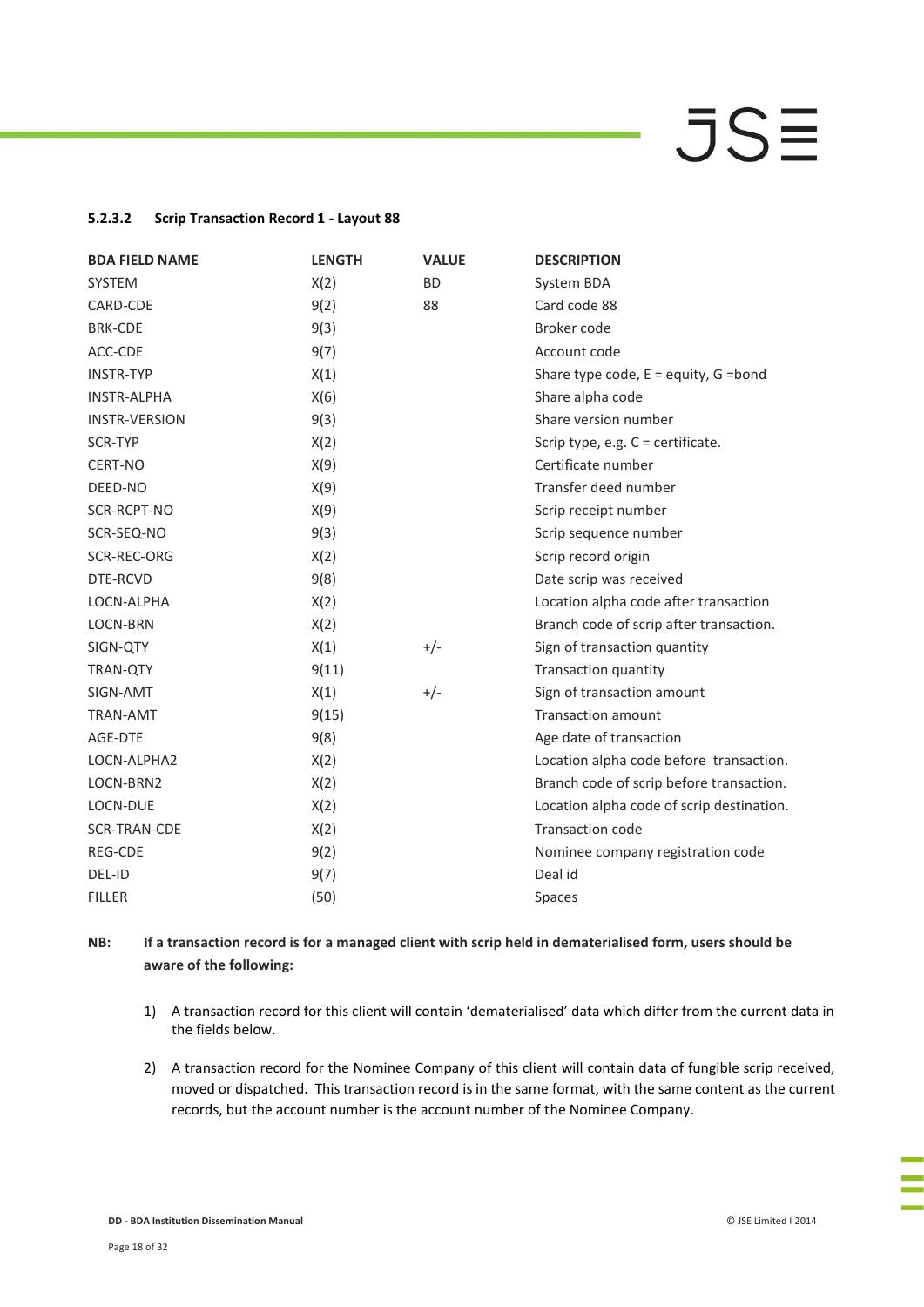| <b>BDA FIELD NAME</b> | <b>LENGTH</b> | <b>DESCRIPTION</b>                           |
|-----------------------|---------------|----------------------------------------------|
| SCR-TYP               | X(2)          | 'DM' = 'Dematerialised)                      |
| CERT-NO               | X(9)          | Same as ACC-CDE, left-justified with leading |
|                       |               | zeroes i.e. 123467bb or 001234bb.            |
|                       |               | Nominee Company account left-justified       |
| DEED-NO               | X(9)          | with leading zeroes i.e. 0039xxcbb in this 9 |
|                       |               | position alphanumeric field.                 |
|                       |               | Zero                                         |
|                       |               | Spaces                                       |
| SCR-RCPT-NO           | X(9)          | Spaces                                       |
| SCR-SEQ-NO            | 9(3)          | Zero                                         |
| SCR-REC-ORG           | X(2)          | Same as the reg-cde                          |
| DTE-RCVD              | 9(8)          | 'O', spaces                                  |
| LOCN-ALPHA            | X(2)          | updated                                      |
| LOCN-BRN              | X(2)          | zero                                         |
| <b>TRAN-QTY</b>       | X(1)          | zero                                         |
| AGE-DTE               | 9(8)          | same as for non-DM scrip                     |
| LOCN-DUE              | X(2)          | zero                                         |
| SCR-TRAN-CDE          | X(2)          |                                              |
| DEL-ID                | 9(7)          |                                              |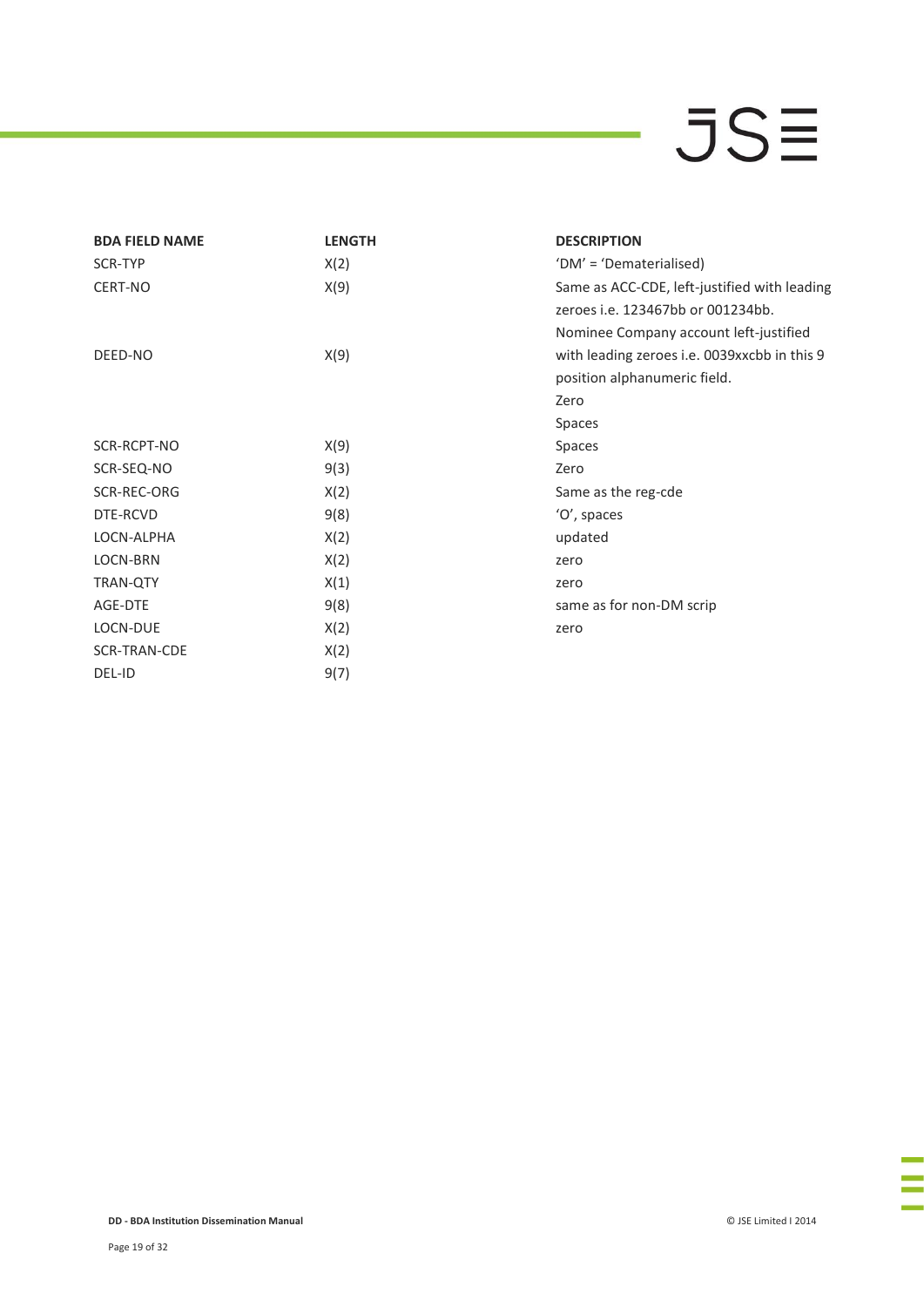### **5.2.3.3 Scrip Transaction Record 2 - Layout 89**

| <b>BDA FIELD NAME</b> | <b>LENGTH</b> | <b>VALUE</b> | <b>DESCRIPTION</b>                        |
|-----------------------|---------------|--------------|-------------------------------------------|
| <b>SYSTEM</b>         | X(2)          | BD.          | System BDA                                |
| CARD-CDE              | 9(2)          | 89           | Card code 89                              |
| <b>BRK-CDE</b>        | 9(3)          |              | Broker code                               |
| ACC-CDE               | 9(7)          |              | Account code                              |
| <b>INSTR-TYP</b>      | X(1)          |              | Share type code, $E =$ equity, $G =$ bond |
| <b>INSTR-ALPHA</b>    | X(6)          |              | Share alpha code                          |
| <b>INSTR-VERSION</b>  | 9(3)          |              | Share version number                      |
| SCR-TYP               | X(2)          |              | Scrip type, eg $C$ = certificate.         |
| CERT-NO               | X(9)          |              | Certificate number                        |
| DEED-NO               | X(9)          |              | Transfer deed number                      |
| SCR-RCPT-NO           | X(9)          |              | Scrip receipt number                      |
| SCR-SEQ-NO            | 9(3)          |              | Scrip sequence number                     |
| <b>REG-HOLDER</b>     | X(70)         |              | Name of registered holder of the scrip    |
| <b>FILLER</b>         | X(47)         |              | <b>Spaces</b>                             |

### **5.2.3.4 Cash Transaction Record - Layout 97**

| <b>BDA FIELD NAME</b> | <b>LENGTH</b> | <b>VALUE</b> | <b>DESCRIPTION</b>           |
|-----------------------|---------------|--------------|------------------------------|
| <b>SYSTEM</b>         | X(2)          | <b>BD</b>    | System BDA                   |
| CARD-CDE              | 9(2)          | 97           | Card code 97                 |
| <b>BRK-CDE</b>        | 9(3)          |              | Broker code                  |
| ACC-CDE               | 9(7)          |              | Account code                 |
| <b>BAL-CDE</b>        | X(2)          |              | Balance code                 |
| <b>DESIG-CDE</b>      | X(2)          |              | Designation code             |
| SIGN-AMT              | X(1)          | $+/-$        | Sign of transaction amount   |
| <b>TRAN-AMT</b>       | 9(15)         |              | <b>Transaction amount</b>    |
| <b>TRAN-NARATV</b>    | X(40)         |              | <b>Transaction narrative</b> |
| <b>FIN-TRAN-CDE</b>   | X(2)          |              | <b>Transaction code</b>      |
| DOC-REF-NO            | X(6)          |              | Document reference number    |
| CHQ-DEP-NO            | 9(7)          |              | Cheque deposit number        |
| CASH-ALPHA            | X(2)          |              | Alpha code of cash account   |
| AGE-DTE               | 9(8)          |              | Age date of transaction      |
| EXCH-CTL              | X(1)          |              | Exchange control code        |
| <b>GENRL-ANALS</b>    | X(9)          |              | General analysis code        |
| <b>FILLER</b>         | X(64)         |              | Spaces                       |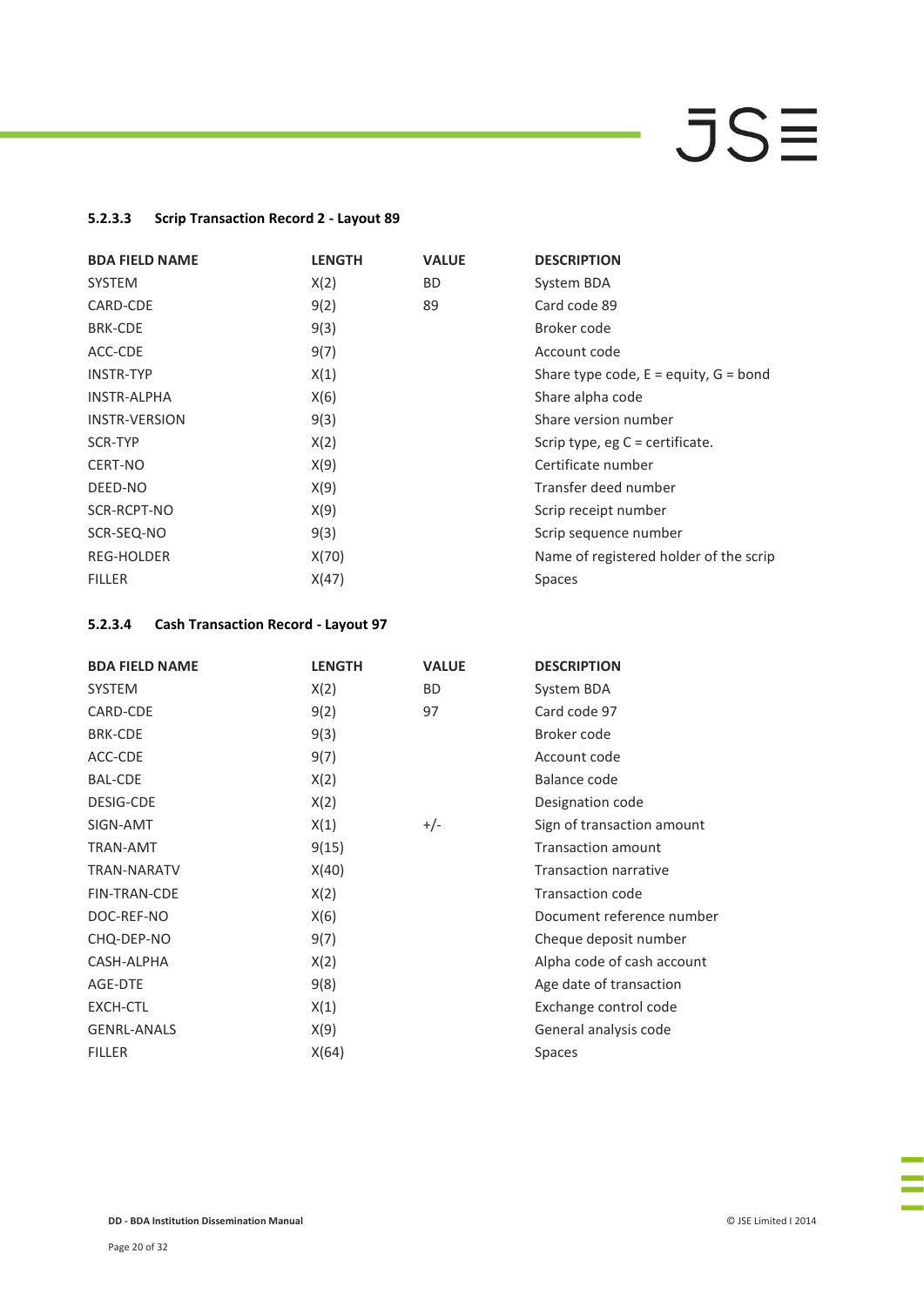### **5.2.4 Daily Deals**

### **5.2.4.1 Deals Record 1 - Layout 81**

| <b>BDA FIELD NAME</b> | <b>LENGTH</b> | <b>VALUE</b> | <b>DESCRIPTION</b>                           |
|-----------------------|---------------|--------------|----------------------------------------------|
| <b>SYSTEM</b>         | X(2)          | <b>BD</b>    | System BDA                                   |
| CARD-CDE              | 9(2)          | 81           | Card code 81                                 |
| <b>BRK-CDE</b>        | 9(3)          |              | Broker code                                  |
| ACC-CDE               | 9(7)          |              | Account code                                 |
| DEL-ID                | 9(7)          |              | Deal number                                  |
| DEL-SEQ               | 9(3)          |              | Deal line sequence number                    |
| ACC-TYP-CDE           | X(2)          |              | Account type code                            |
| <b>BRN-CDE</b>        | X(2)          |              | Branch code                                  |
| PARTNER-CDE           | X(2)          |              | Partner code                                 |
| AGE-DTE               | 9(8)          |              | Age date of deal                             |
| <b>INSTR-TYP</b>      | X(1)          |              | Share type code, $E =$ equity, $G =$ bond    |
| <b>INSTR-ALPHA</b>    | X(6)          |              | Share alpha code                             |
| <b>INSTR-VERSION</b>  | 9(3)          |              | Share version number                         |
| <b>PS-IND</b>         | X(1)          |              | Purchase or sale                             |
| SIGN-TRAN-AMT         | X(1)          | $+/-$        | Sign of note amount                          |
| TRAN-AMT              | 9(15)         |              | Note amount                                  |
| SIGN-QTY              | X(1)          | $+/-$        | Sign of quantity of shares                   |
| <b>TRAN-QTY</b>       | 9(11)         |              | Deal line quantity                           |
| CON-CHG-IND           | X(1)          |              | Indicates lines to be grouped for charges    |
| CON-NTE-IND           | X(1)          |              | Indicates lines to be grouped on one note    |
| SIGN-CONSID           | X(1)          | $+/-$        | Sign of consideration                        |
| <b>CONSID</b>         | 9(15)         |              | Consideration                                |
| <b>PRCE</b>           | 9(9)          |              | Deal line price                              |
| DEL-TRAN-CDE          | X(2)          |              | Deal transaction code                        |
| TRADE-CAP             | X(1)          |              | Trade capacity                               |
| <b>TRADE-TYP</b>      | X(2)          |              | Trade type                                   |
| RVSD-DEL-ID           | 9(7)          |              | Deal id of the opposite leg of reversed deal |
| DEALR-CDE             | 9(5)          |              | Dealer code                                  |
| ORD-NUM               | X(12)         |              | Order number                                 |
| SIGN-UT-QTY           | X(1)          |              | Sign of Unit Trust Quantity                  |
| UT-QTY                | 9(15)         |              | Unit Trust Quantity                          |
| RAND-IND              | X(1)          |              | Rand Indicator, either = 'Y' or = "          |
| <b>FILLER</b>         | X(23)         |              | Spaces                                       |

l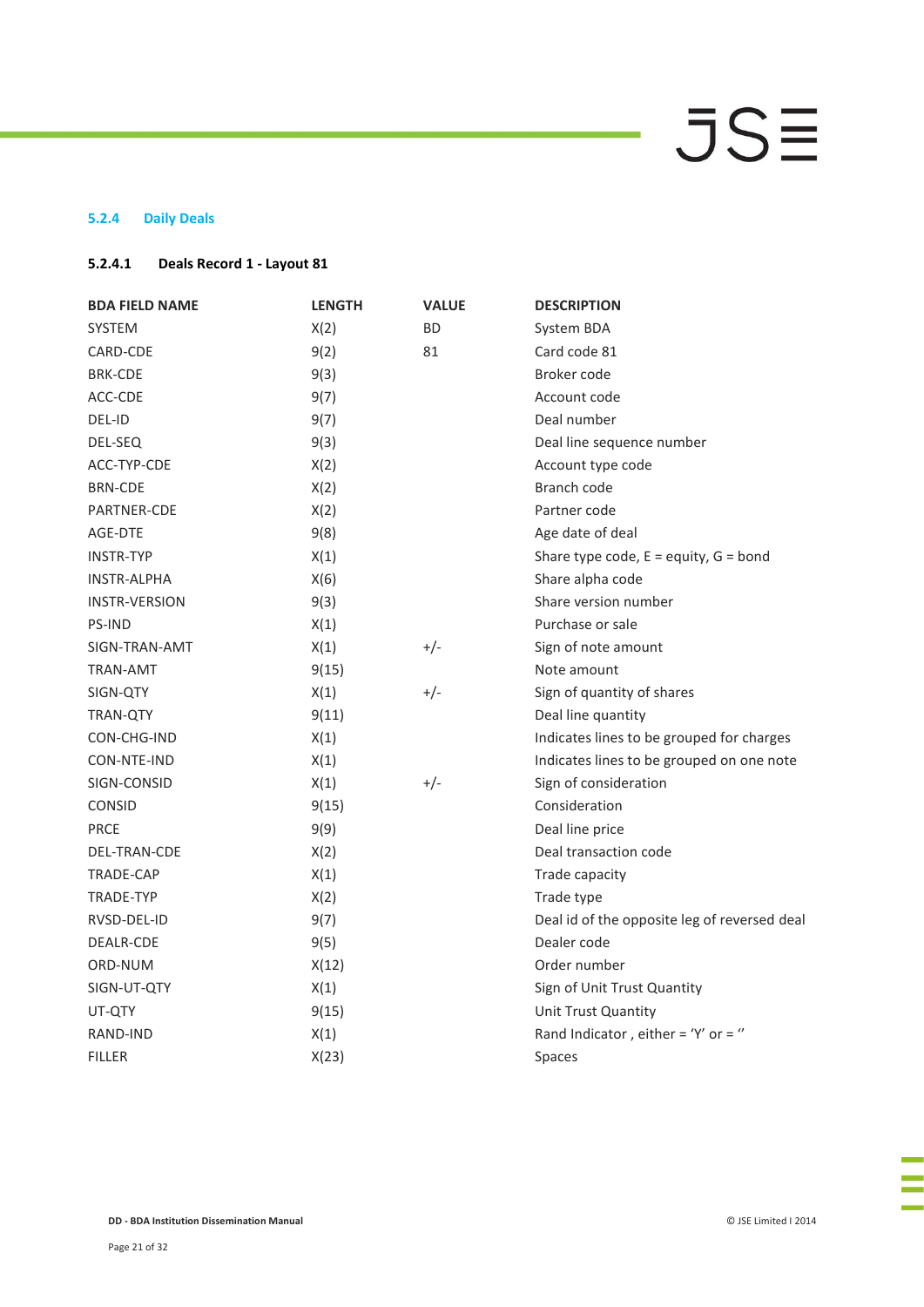### **5.2.4.2 Deals Record 2 - Layout 82**

| <b>BDA FIELD NAME</b> | <b>LENGTH</b> | <b>VALUE</b> | <b>DESCRIPTION</b>                           |
|-----------------------|---------------|--------------|----------------------------------------------|
| <b>SYSTEM</b>         | X(2)          | <b>BD</b>    | System BDA                                   |
| CARD-CDE              | 9(2)          | 82           | Card code 82                                 |
| <b>BRK-CDE</b>        | 9(3)          |              | Broker code                                  |
| ACC-CDE               | 9(7)          |              | Account code                                 |
| DEL-ID                | 9(7)          |              | Deal number                                  |
| DEL-SEQ               | 9(3)          |              | Deal line sequence number                    |
| CHG-STRCT-ENTRD       | X(1)          |              | Indicates charge structure code was entered  |
| <b>CHG-ENTRD</b>      | X(1)          |              | Indicates charges were entered manually      |
| CHG-STR-CDE           | X(2)          |              | Charge structure code                        |
| SIGN-BAS              | X(1)          | $+/-$        | Sign of basic charge                         |
| CHG-BAS               | 9(15)         |              | Basic charge                                 |
| SIGN-BRO              | X(1)          | $+/-$        | Sign of brokerage                            |
| CHG-BRO               | 9(15)         |              | Brokerage charge                             |
| SIGN-VAT              | X(1)          | $+/-$        | Sign of VAT charge                           |
| CHG-VAT               | 9(15)         |              | VAT charge                                   |
| SIGN-MST              | X(1)          | $+/-$        | Sign of Marketable Securities Tax            |
| CHG-MST               | 9(15)         |              | Marketable Securities Tax charge             |
| SIGN-INS              | X(1)          | $+/-$        | Sign of Insider Trading Levy                 |
| <b>CHG-INS</b>        | 9(15)         |              | Insider Trading Levy charge                  |
| SIGN-SET              | X(1)          | $+/-$        | Sign of Strate cost recovery levy            |
| CHG-SET               | 9(15)         |              | Strate cost recovery levy                    |
| SETTLE-WK             | 9(4)          |              | Settlement period YYWW                       |
| TRMS-1                | X(2)          |              | Terms of this line                           |
| TRMS-2                | X(2)          |              | Terms of this line                           |
| TRMS-3                | X(2)          |              | Terms of this line                           |
| TRMS-4                | X(2)          |              | Terms of this line                           |
| TRMS-5                | X(2)          |              | Terms of this line                           |
| TRMS-6                | X(2)          |              | Terms of this line                           |
| TRMS-7                | X(2)          |              | Terms of this line                           |
| RVSD-DEL-ID           | 9(7)          |              | Deal id of the opposite leg of reversed deal |
| DEALR-CDE             | 9(5)          |              | Dealer code                                  |
| ORD-NUM               | X(12)         |              | Order number                                 |
| <b>FILLER</b>         | X(7)          |              | Spaces                                       |

E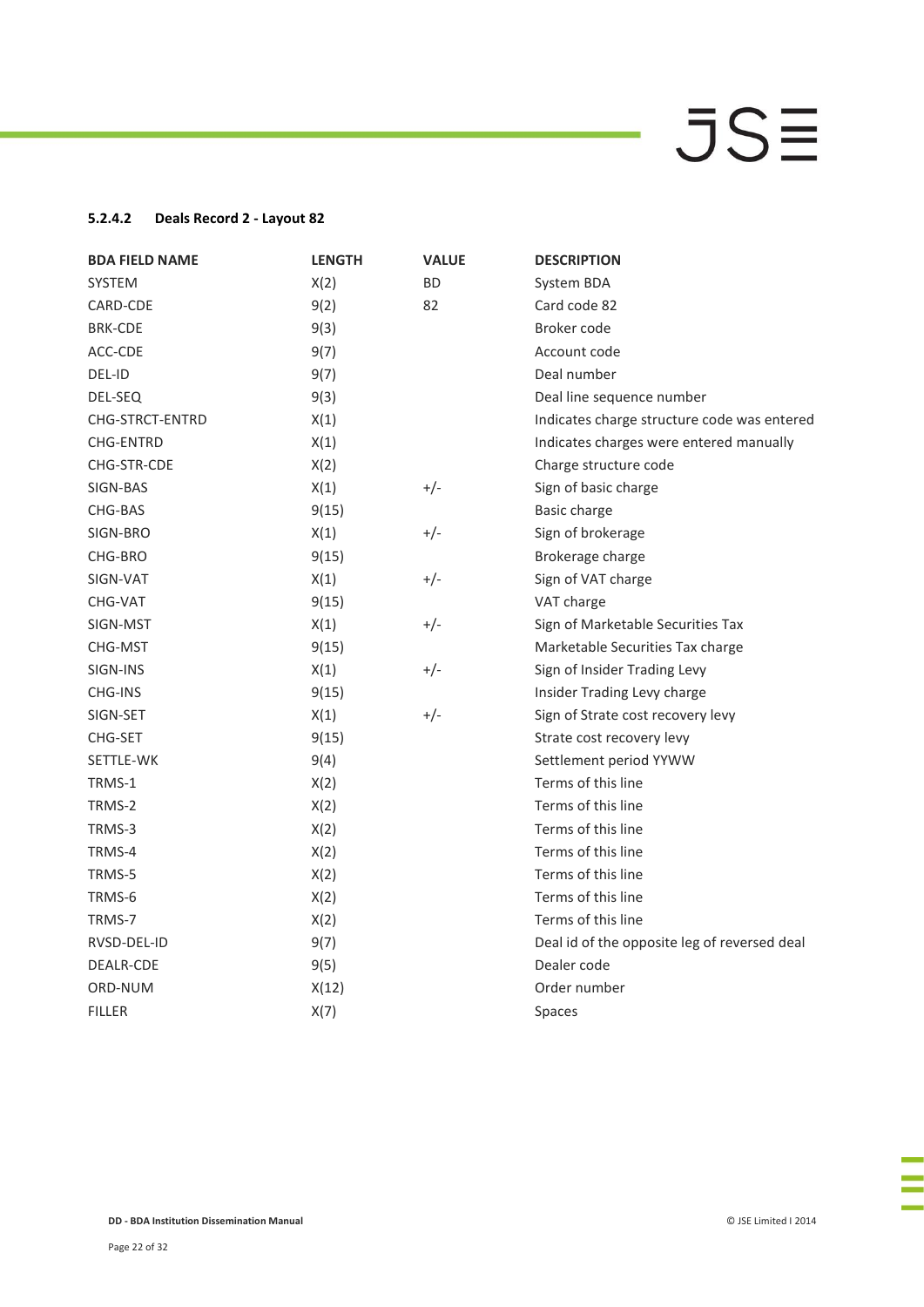### **5.2.4.3 Deals Record 3 - Layout 83**

| <b>BDA FIELD NAME</b> | <b>LENGTH</b> | <b>VALUE</b> | <b>DESCRIPTION</b>                           |
|-----------------------|---------------|--------------|----------------------------------------------|
| <b>SYSTEM</b>         | X(2)          | <b>BD</b>    | System BDA                                   |
| CARD-CDE              | 9(2)          | 83           | Card code 83                                 |
| <b>BRK-CDE</b>        | 9(3)          |              | Broker code                                  |
| ACC-CDE               | 9(7)          |              | Account code                                 |
| DEL-ID                | 9(7)          |              | Deal number                                  |
| DEL-SEQ               | 9(3)          |              | Deal line sequence number                    |
| REF-ALPHA             | X(2)          |              | Alpha reference                              |
| <b>REF-TYP</b>        | X(1)          |              | Reference type code                          |
| REF-PAGE-NO           | X(10)         |              | Reference page number ex trading sheet       |
| REF-LINE-NO           | 9(3)          |              | Reference line number ex trading sheet       |
| REF-ORD-NO            | 9(7)          |              | Clients order number (DLDIR, DLEXT)          |
| ORD-NO                | X(12)         |              | Order number                                 |
| <b>DEL-ID-OPTN</b>    | 9(7)          |              | Deal id of option deal to be exercised       |
| SETTLE-DTE            | 9(8)          |              | Settlement date                              |
| <b>BRK-DIR-IND</b>    | X(1)          |              | Indicates broker direct deal                 |
| COUNTRY-CDE           | X(3)          |              | Country of residence code of account holder  |
| NON-RES-IND           | X(1)          |              | Non-resident indicator                       |
| <b>EXCH-CTL</b>       | X(1)          |              | Exchange control type                        |
| PRCE-FORMAT           | X(1)          |              | Price format code, 'C' cents, 'P' percent    |
| PRCE-NOM              | 9(9)          |              | Nominal price                                |
| REF-BRK-CDE           | 9(3)          |              | Refereeing broker code                       |
| EXTNL-ACC-CDE         | X(17)         |              | External account code                        |
| ORDER-DTE             | 9(9)          |              | Order date                                   |
| CAPTR-TIME-STMP       | 9(7)          |              | Order time                                   |
| MATCH-TIME            | 9(9)          |              | Matched time                                 |
| RVSD-DEL-ID           | 9(7)          |              | Deal id of the opposite leg of reversed deal |
| DEALR-CDE             | 9(5)          |              | Dealer code                                  |
| DEAL-EXTNL-ACC-CDE    | X(17)         |              | Deal External Account Code                   |
| <b>FILLER</b>         | X(9)          |              | Spaces                                       |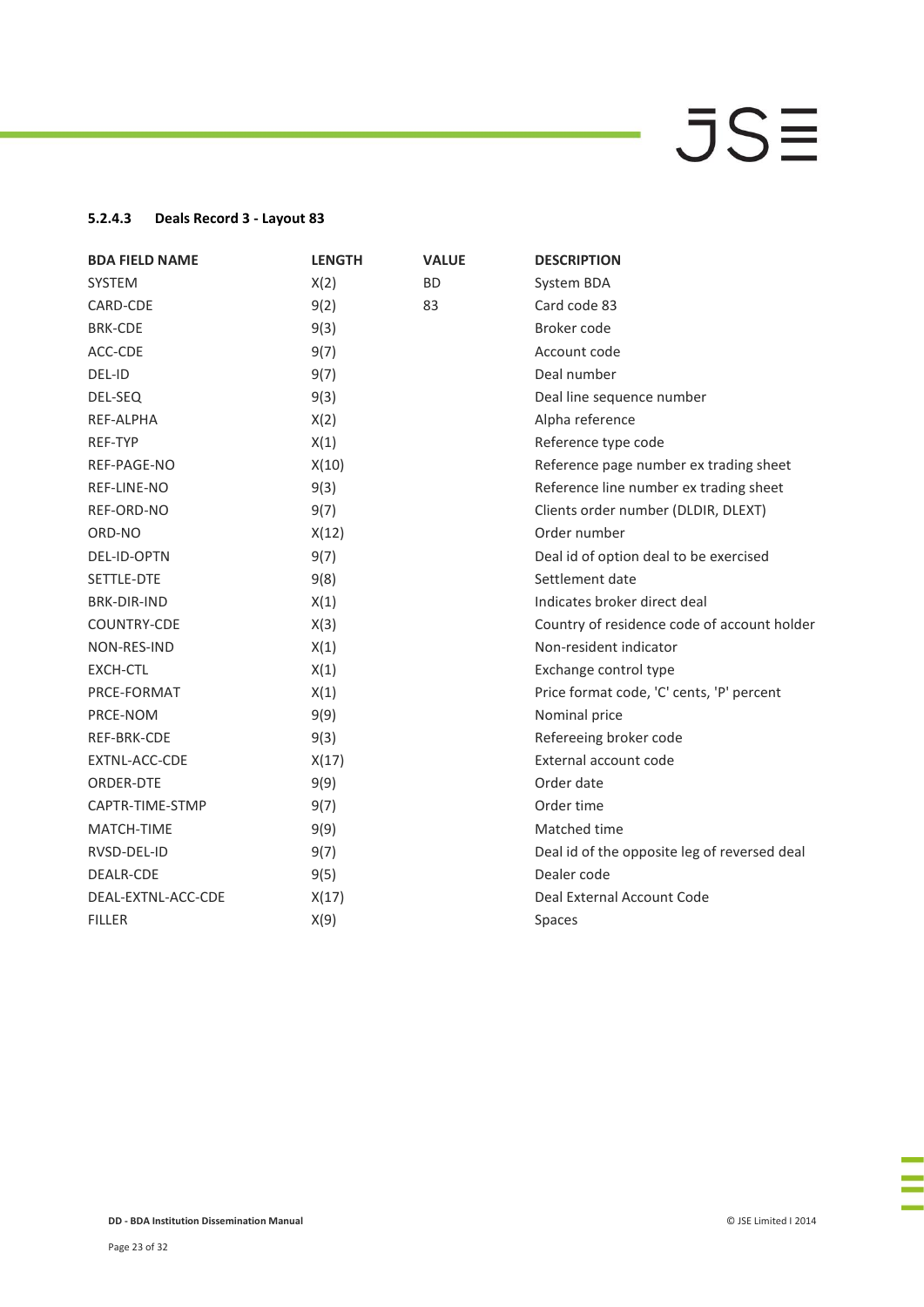### **5.2.4.4 Deals Record 4 - Layout 84**

| <b>BDA FIELD NAME</b> | <b>LENGTH</b> | <b>VALUE</b> | <b>DESCRIPTION</b>                         |
|-----------------------|---------------|--------------|--------------------------------------------|
| <b>SYSTEM</b>         | X(2)          | <b>BD</b>    | System BDA                                 |
| CARD-CDE              | 9(2)          | 84           | Card code 84                               |
| <b>BRK-CDE</b>        | 9(3)          |              | Broker code                                |
| ACC-CDE               | 9(7)          |              | Account code                               |
| DEL-ID                | 9(7)          |              | Deal number                                |
| <b>CLEAN-PRCE</b>     | 9(9)          |              | Clean price - 5 decimal places             |
| NET-PRCE              | 9(9)          |              | Nett price - 5 decimal places              |
| ALL-IN-PRCE           | 9(9)          |              | All in price - 5 decimal places            |
| YIELD-TO-M            | 9(9)          |              | Yield to maturity - 5 decimal places       |
| SIGN-BKGE             | X(1)          | $+/-$        | Sign of brokerage                          |
| <b>BKGE-PCNT-GILT</b> | 9(9)          |              | Bond brokerage - 5 decimal places          |
| SIGN-INT-FAC          | X(1)          | $+/-$        | Sign of interest factor                    |
| <b>INT-FACTOR</b>     | 9(9)          |              | Interest - 5 decimal places                |
| EX-IND                | X(1)          |              | Indicates ex interest bond deal            |
| <b>INT-DTE</b>        | X(8)          |              | Date from/to which interest is calculated. |
| NUM-DAY-INT           | 9(3)          |              | Number of days interest                    |
| SIGN-INT-AMT          | X(1)          | $+/-$        | Sign of interest amount                    |
| <b>INT-AMT</b>        | 9(15)         |              | Interest amount - 2 decimal places         |
| <b>FILLER</b>         | X(68)         |              | <b>Spaces</b>                              |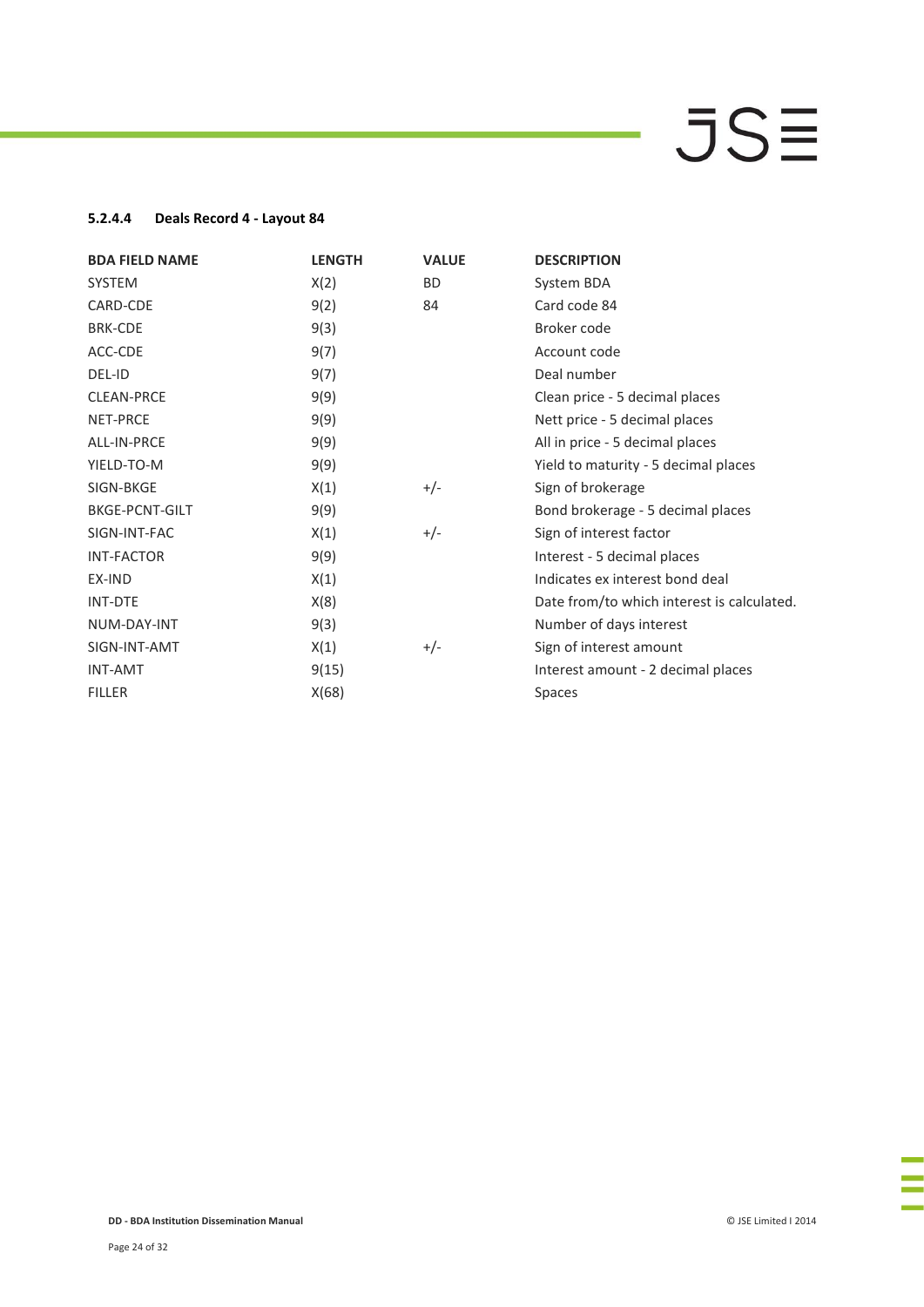### **5.2.4.5 Deals Record 5 - Layout 99**

| <b>BDA FIELD NAME</b> | <b>LENGTH</b> | <b>VALUE</b> | <b>DESCRIPTION</b>                       |
|-----------------------|---------------|--------------|------------------------------------------|
| <b>SYSTEM</b>         | X(2)          | 'BD'         | System BDA                               |
| CARD-CDE              | 9(2)          | 99           | Card code 99                             |
| <b>BRK-CDE</b>        | 9(3)          |              | Broker code                              |
| ACC-CDE               | 9(7)          |              | Account code                             |
| DEL-ID                | 9(7)          |              | Deal ID seq. number                      |
| <b>BRN-CDE</b>        | X(2)          |              | Branch code                              |
| PARTNER-CDE           | X(2)          |              | Partner code                             |
| AGE-DTE               | 9(9)          |              | Age date of record                       |
| <b>INSTR-TYP</b>      | X(1)          |              | Instrument type                          |
| <b>INSTR-ALPHA</b>    | X(6)          |              | Instrument alpha                         |
| <b>INSTR-VERSION</b>  | 9(3)          |              | Instrument version                       |
| SETTLE-DTE            | 9(9)          |              | Settlement date                          |
| <b>PS-IND</b>         | X(1)          |              | Purchase/sale indicator                  |
| SIGN-TRAN-AMT         | X(1)          |              | Sign for deal amount                     |
| <b>TRAN-AMT</b>       | 9(15)         |              | Initial deal amount inclusive of charges |
| SIGN-QTY              | X(1)          |              | Sign for quantity on deal                |
| <b>TRAN-QTY</b>       | 9(11)         |              | Original quantity on deal                |
| <b>FILLER</b>         | X(91)         |              | Spaces                                   |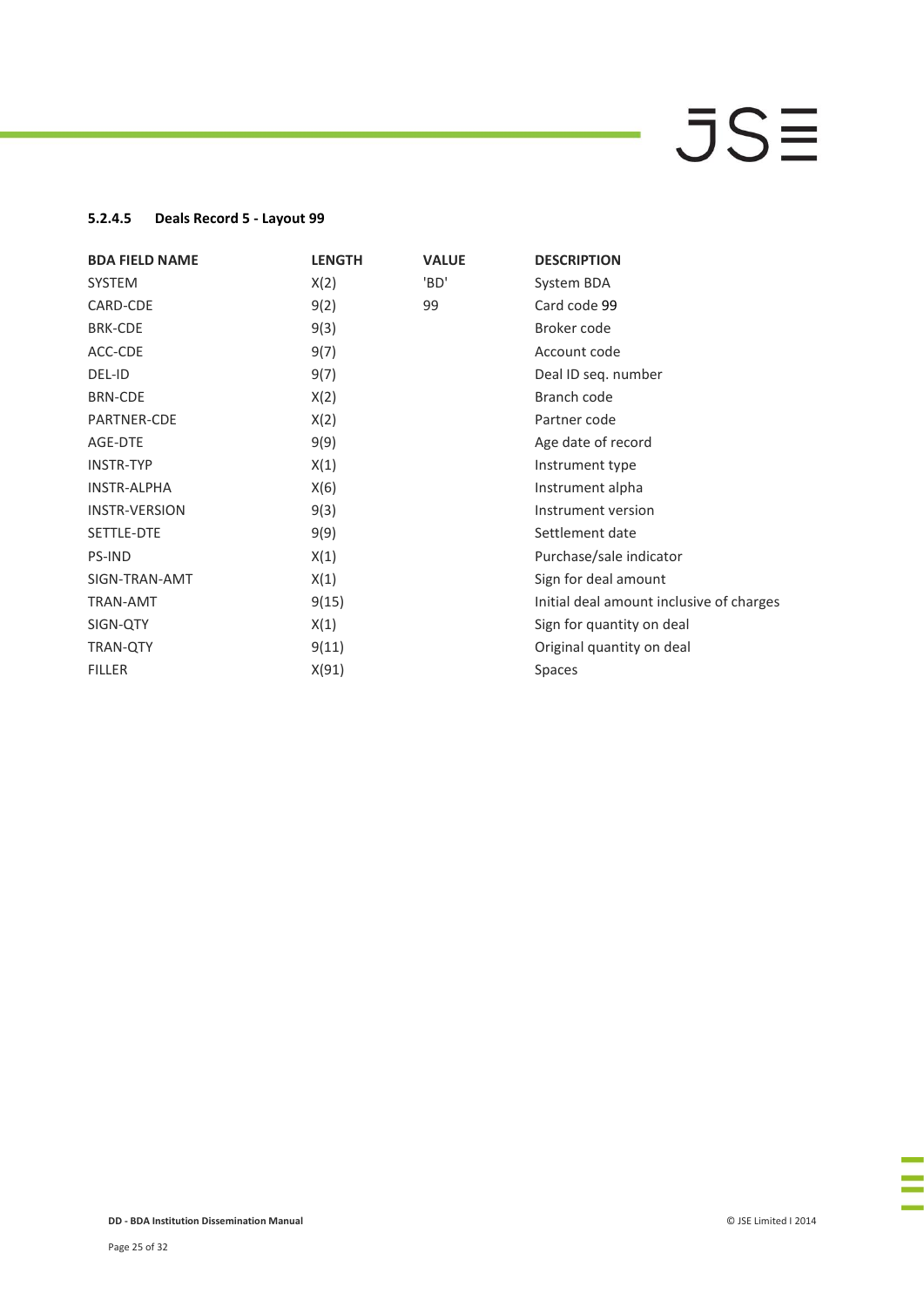### **5.2.5 Instrument Record - Layout 92**

| <b>BDA FIELD NAME</b>  | <b>LENGTH</b> | <b>VALUE</b> | <b>DESCRIPTION</b>                              |
|------------------------|---------------|--------------|-------------------------------------------------|
| <b>SYSTEM</b>          | XX            | 'BD'         | System BDA                                      |
| CARD-CDE               | 9(2)          | 92           | Card code 92                                    |
| <b>BRK-CDE</b>         | 9(3)          |              | Broker code                                     |
| <b>INSTR-TYP</b>       | X(1)          |              | Share type code, $E =$ equity, $G =$ bond       |
| <b>INSTR-ALPHA</b>     | X(6)          |              | Share alpha code                                |
| <b>INSTR-VERSION</b>   | 9(3)          |              | Share version number                            |
| DTE-EFF-FROM           | 9(8)          |              | Date instrument version started trading         |
| DTE-EFF-TO             | 9(8)          |              | Date instrument version ceased trading          |
| <b>PRCE</b>            | 9(9)          |              | Ruling price at close of business               |
| PRCE-NOM               | 9(9)          |              | Nominal price instrument                        |
| <b>GILT-PRCE</b>       | 9(9)          |              | Clean price - 5 decimal places                  |
| <b>GILT-ALLIN-PRCE</b> | 9(9)          |              | All in price - 5 decimal places                 |
| <b>INSTR-RPT-NAME</b>  | X(24)         |              | Instrument report name                          |
| <b>INSTR-SHRT-NAME</b> | X(14)         |              | Instrument short name                           |
| <b>ICB SECTOR-CDE</b>  | X(4)          |              | <b>Spaces</b>                                   |
| PRCE-FORMAT            | X(1)          |              | Price format, C=Cents, P=percent                |
| <b>COUPON-RATE</b>     | 9(7)          |              | Rate of interest (bonds) - 3 decimal places     |
| YIELD-TO-M             | 9(9)          |              | Yield to maturity - 5 decimal places            |
| ELEC-TRADE-DTE         | 9(8)          |              | Electronic trade date                           |
| <b>BOARD-IND</b>       | X(1)          |              | <b>Board Field</b>                              |
|                        |               |              | (ALTX Board: A, JSE Overall: J, NAM Overall: N) |
| <b>BEE-IND</b>         | X(1)          |              | Bee Indicator, either $=$ 'Y' or $=$ "          |
| <b>MST % FACTOR</b>    | 9(7)          |              | MST % factor, 5 decimals e.g. 12, 12345 =       |
|                        |               |              | 1212345                                         |
| <b>ICB SECTOR-CDE</b>  | X(8)          |              | New ICB Sector Code of Instrument               |
| <b>FILLER</b>          | X(20)         |              | <b>Spaces</b>                                   |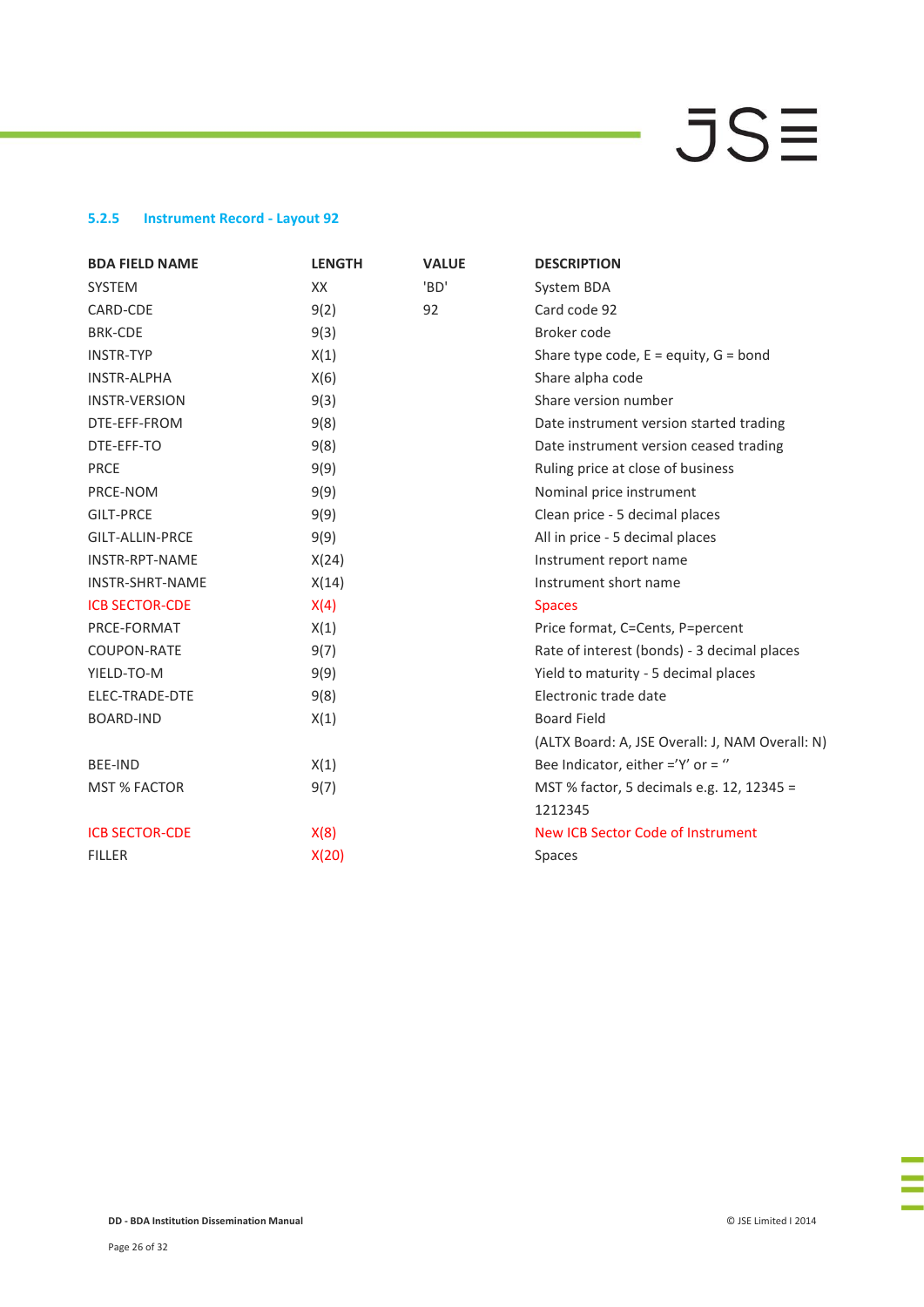### **5.2.6 Multiple Bank Accounts Record - Layout 69**

| <b>BDA FIELD NAME</b> | <b>LENGTH</b> | <b>VALUE</b> | <b>DESCRIPTION</b>          |
|-----------------------|---------------|--------------|-----------------------------|
| <b>SYSTEM</b>         | X(2)          | 'BD'         | System BDA                  |
| CARD-CDE              | 9(2)          | '69'         | Card code 69                |
| <b>BRK-CDE</b>        | 9(3)          |              | Broker code                 |
| ACC-CDE               | 9(7)          |              | <b>Account Code</b>         |
| <b>BAL-CDE</b>        | X(2)          |              | <b>Balance Code</b>         |
| <b>BANK-BRN-NO</b>    | 9(6)          |              | <b>Bank Branch Number</b>   |
| BANK-ACC-NO           | X(16)         |              | <b>Bank Account Number</b>  |
| <b>BANK-DESCRIP</b>   | X(20)         |              | <b>Bank Description</b>     |
| <b>BANK-ACC-TYP</b>   | X(1)          |              | <b>Bank Account Type</b>    |
| PREFERRED-ACC         | X(1)          |              | Preferred Account Indicator |
| <b>VERIFY-STA</b>     | X(1)          |              | <b>Verified Status</b>      |
| <b>VERIFY-DTE</b>     | 9(8)          |              | <b>Verified Date</b>        |
| <b>VERIFY-TME</b>     | 9(7)          |              | <b>Verified Time</b>        |
| <b>VERIFY-USER</b>    | X(4)          |              | Verified by user            |
| DTE-DEACTIVATED       | 9(8)          |              | Date deactivated            |
| TME-DEACTIVATED       | 9(7)          |              | Time deactivated            |
| USER-DEACTIVATED      | X(4)          |              | Deactivated by user         |
| LAS-UPD-DTE           | 9(8)          |              | Last update date            |
| LAS-UPD-TME           | 9(7)          |              | Last update time            |
| LAS-UPD-USER          | X(4)          |              | Last updated by user        |
| LAS-UPD-SOURCE        | X(8)          |              | Last update source          |
| <b>FILLER</b>         | X(47)         |              | Filler                      |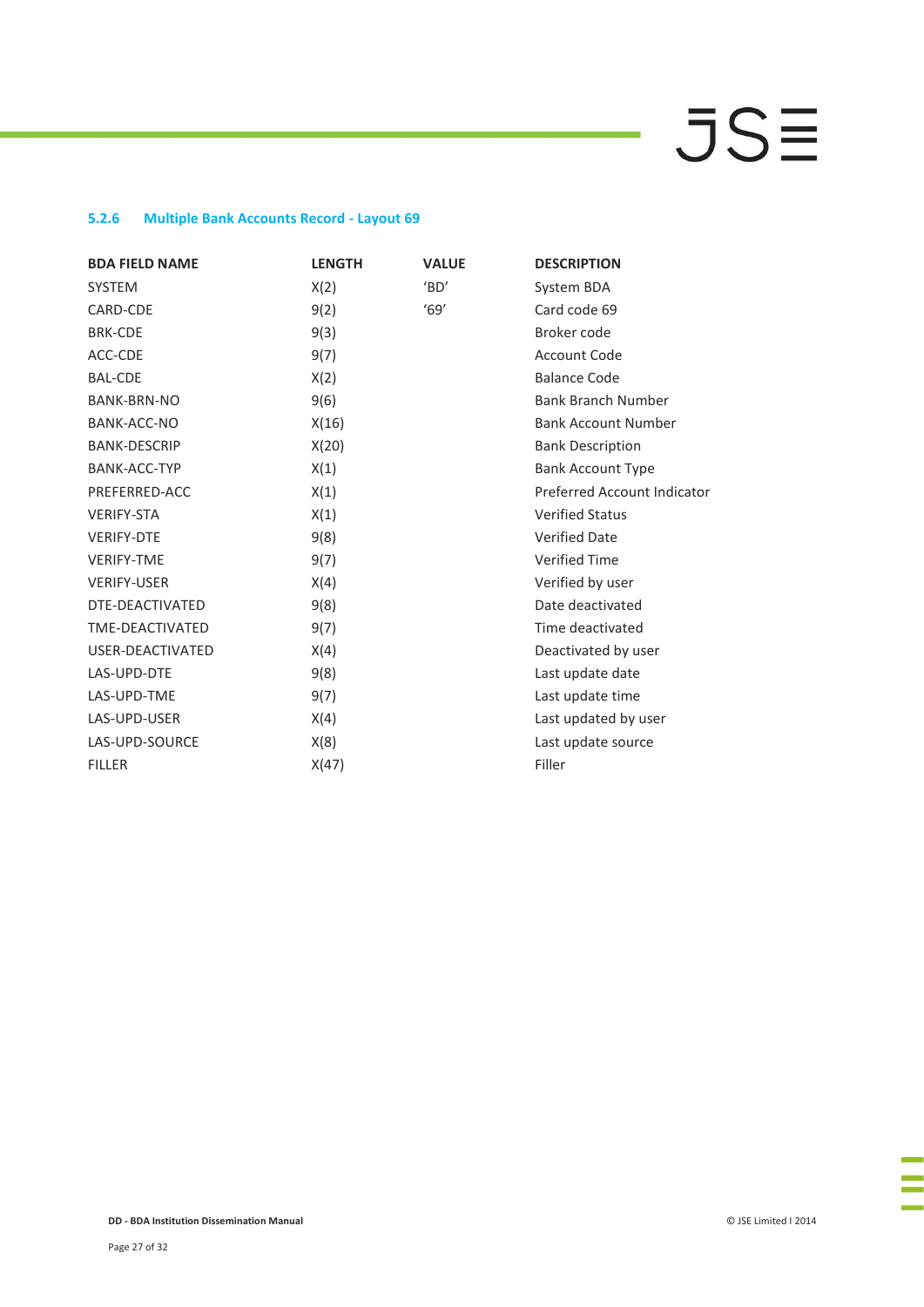### **5.2.7 Equity Entitlement Information**

NOTE: Corporate Action information provided as part of the BDA dissemination files are only related to the information required to process Corporate Actions in BDA and does not necessarily reflect all Corporate Action Events.

### **5.2.7.1 Dividend Record - Layout 93**

| <b>BDA FIELD NAME</b>  | <b>LENGTH</b> | <b>VALUE</b> | <b>DESCRIPTION</b>                                    |
|------------------------|---------------|--------------|-------------------------------------------------------|
| <b>SYSTEM</b>          | X(2)          | <b>BD</b>    | System BDA                                            |
| CARD-CDE               | 9(2)          | 93           | Card code 93                                          |
| <b>BRK-CDE</b>         | 9(3)          |              | <b>Broker Code</b>                                    |
| <b>INSTR-TYP</b>       | X(1)          |              | Share type code, $E =$ equity, $G =$ bond             |
| <b>INSTR-ALPHA</b>     | X(6)          |              | Share alpha code                                      |
| <b>INSTR-VERSION</b>   | 9(3)          |              | Share version number                                  |
| LDR-DTE                | 9(8)          |              | Last day to register for dividend                     |
| DIV-SEQ-NO             | 9             |              | Dividend sequence number                              |
| DIV-NO                 | 9(5)          |              | Dividend number ex company                            |
| DIV-TYP                | X(1)          |              | Dividend type                                         |
| DTE-DECLARED           | 9(8)          |              | Date dividend was declared                            |
| EX-DIV-DTE             | 9(8)          |              | Ex-dividend date                                      |
| PAY-DTE                | 9(8)          |              | Dividend pay date                                     |
| <b>DIV-RATE</b>        | 9(11)         |              | Dividend rate - 6 decimal places                      |
| <b>DIV-FORMAT</b>      | X(1)          |              | Format of dividend - $C = \text{cents}$ , P = percent |
| <b>DIV-BONUS</b>       | 9(11)         |              | Dividend bonus - 6 decimal places                     |
| RATE-CONF              | X(1)          |              | Rate confirmed - 'Y' or 'N'.                          |
| NRST-PCNT              | 9(9)          |              | Non-resident tax - 6 decimal places                   |
| <b>ISSUE-RAT-OLD</b>   | 9(13)         |              | Old ratio - 7 decimal places                          |
| <b>ISSUE-RAT-NEW</b>   | 9(13)         |              | New ratio - 7 decimal places                          |
| INSTR-TYP-REP          | X(1)          |              | New share type.                                       |
| <b>INSTR-ALPHA-REP</b> | X(6)          |              | New share alpha code.                                 |
| <b>INSTR-VERS-REP</b>  | 9(3)          |              | New share version                                     |
| <b>FILLER</b>          | X(48)         |              | Spaces                                                |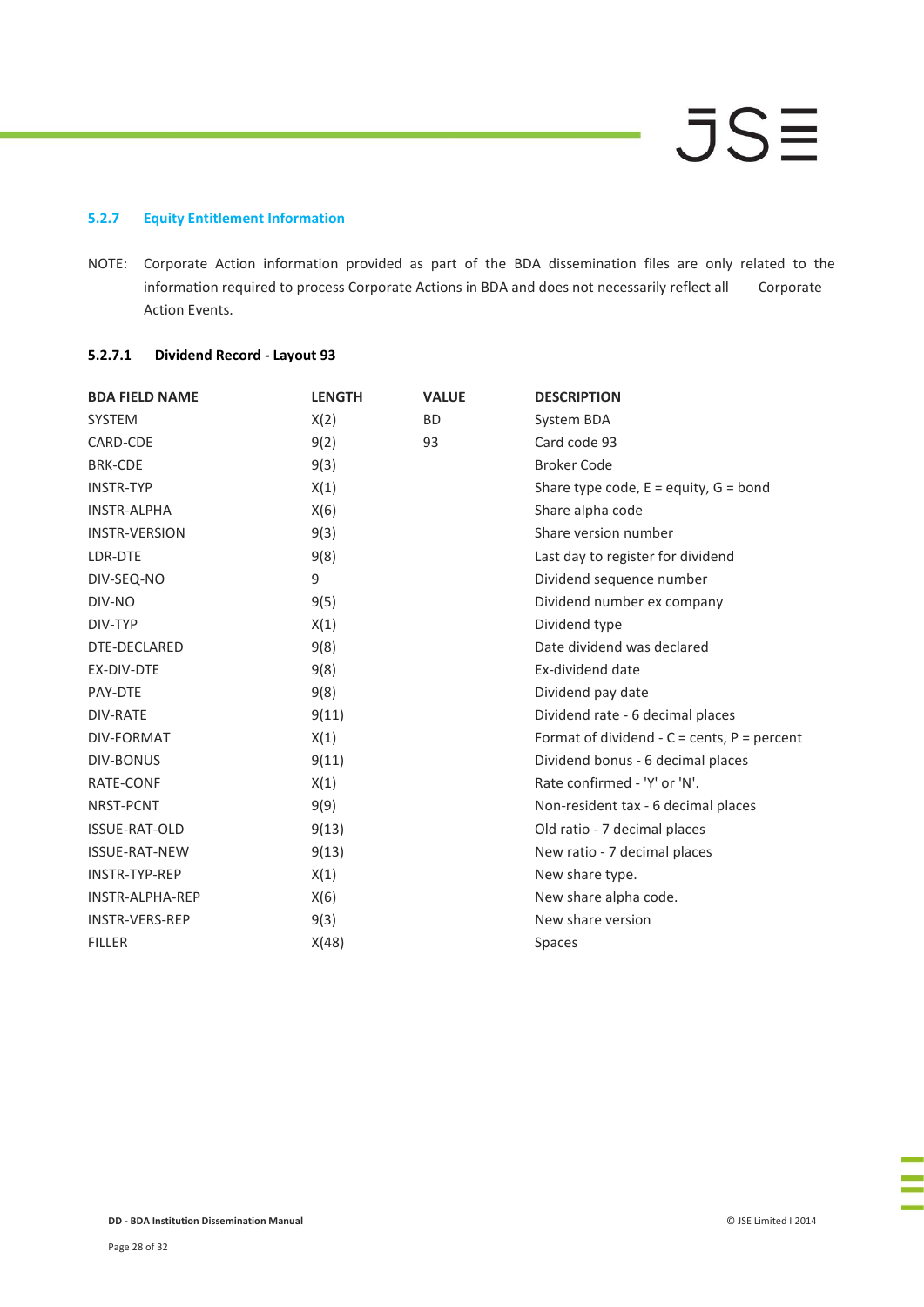### **5.2.7.2 Entitlements Record - Layout 94**

NOTE: Corporate Action information provided as part of the BDA dissemination files are only related to the information required to process Corporate Actions in BDA and does not necessarily reflect all Corporate Action Events.

| <b>BDA FIELD NAME</b> | <b>LENGTH</b> | <b>VALUE</b> | <b>DESCRIPTION</b>                            |
|-----------------------|---------------|--------------|-----------------------------------------------|
| <b>SYSTEM</b>         | X(2)          | <b>BD</b>    | System BDA                                    |
| CARD-CDE              | 9(2)          | 94           | Card code 94                                  |
| <b>BRK-CDE</b>        | 9(3)          |              | <b>Broker Code</b>                            |
| <b>INSTR-TYP</b>      | X             |              | Share type code, $E =$ equity, $G =$ bond     |
| <b>INSTR-ALPHA</b>    | X(6)          |              | Share alpha code                              |
| <b>INSTR-VERSION</b>  | 9(3)          |              | Share version number                          |
| RTS-CONV-DTE          | 9(8)          |              | Date entitlement takes place                  |
| LINK-SEQ-NO           | 9             |              | Link sequence number (complex operations)     |
| <b>INSTR-TYP-REP</b>  | X(1)          |              | New share type code, $E =$ equity, $G =$ bond |
| INSTR-ALPHA-REP       | X(6)          |              | New share alpha code                          |
| INSTR-VERS-REP        | 9(3)          |              | New share version number                      |
| RTS-CONV-CDE          | X(2)          |              | Entitlement conversion code                   |
| <b>ISSUE-RAT-OLD</b>  | 9(13)         |              | Ratio of old shares - 7 decimal places        |
| <b>ISSUE-RAT-NEW</b>  | 9(13)         |              | Ratio of new shares - 7 decimal places        |
| RTS-TU-PRCE           | 9(13)         |              | Take up price - 6 decimal places              |
| RTS-PAY-QTY           | 9(6)          |              | Minimum number of new shares                  |
| RTS-PO-PRCE           | 9(13)         |              | Pay out price - 6 decimal places              |
| RTS-LINK-CDE          | X(1)          |              | Link code for complex cases                   |
| NRST-PCNT             | 9(9)          |              | Non-resident tax percentage                   |
| <b>FILLER</b>         | X(67)         |              | Spaces                                        |

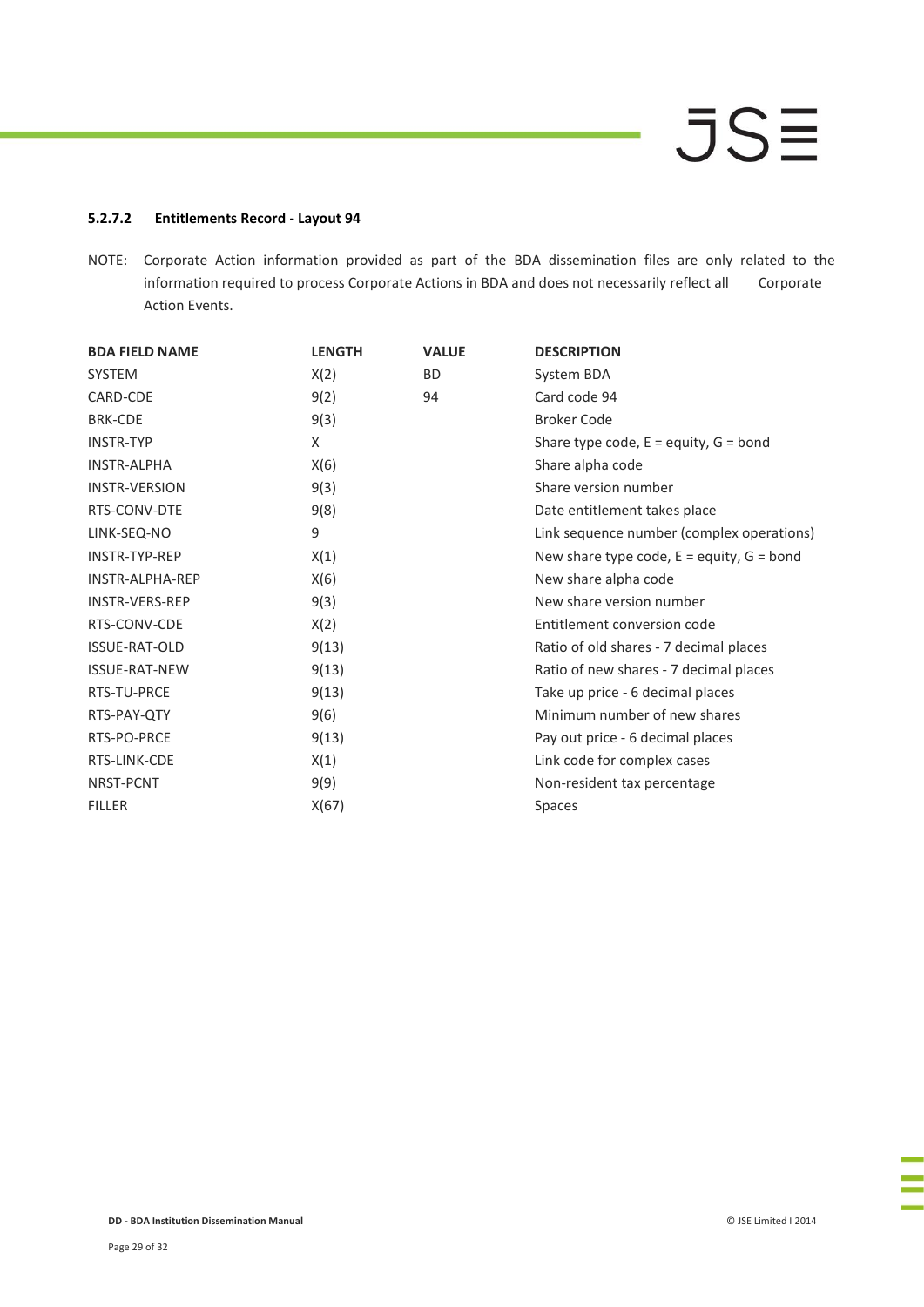### **5.2.7.3 Electronically Settled Corporate Actions Record - Layout 74**

NOTE: Corporate Action information provided as part of the BDA dissemination files are only related to the information required to process Corporate Actions in BDA and does not necessarily reflect all Corporate Action Events.

| <b>BDA FIELD NAME</b>  | <b>LENGTH</b> | <b>VALUE</b> | <b>DESCRIPTION</b>                  |
|------------------------|---------------|--------------|-------------------------------------|
| <b>SYSTEM</b>          | XX            | VALUE 'BD'   | System BDA                          |
| CARD-CDE               | 99            | VALUE 74     | CARD CODE 74                        |
| <b>BRK-CDE</b>         | 9(3)          |              | <b>Broker Code</b>                  |
| <b>LDT</b>             | 9(8)          |              | Last Day to Trade for Dividend      |
| <b>INSTR-TYP</b>       | X(1)          |              | Share type code                     |
| <b>INSTR-ALPHA</b>     | X(6)          |              | Share alpha code                    |
| <b>INSTR-VERSION</b>   | 9(3)          |              | Share version number                |
| PROCS-TYP              | X(2)          |              | Entitlement process type            |
| PROCS-SEQ              | 9(3)          |              | Entitlement process sequence number |
| <b>RD</b>              | 9(8)          |              | <b>Record Date</b>                  |
| ELECTION-DTE           | 9(8)          |              | Election-Date                       |
| PAY-DTE                | 9(8)          |              | Dividend Pay Date                   |
| EX-DIV-DTE             | 9(8)          |              | <b>Ex-Dividend Date</b>             |
| DIV-NO                 | 9(5)          |              | Dividend Sequence Number            |
| DIV-TYP                | X(3)          |              | Dividend Number ex Company          |
| DIV-RATE               | 9(11)         |              | Dividend rate (6 decimal places)    |
| <b>DIV-BONUS</b>       | 9(11)         |              | Dividend bonus - 6 decimal          |
| RATE-CONF              | X(1)          |              | Rate confirmed - 'Y' or 'N'         |
| INSTR-TYP-REP          | X(1)          |              | New share type code                 |
| <b>INSTR-ALPHA-REP</b> | X(6)          |              | New share alpha code                |
| <b>INSTR-VERS-REP</b>  | 9(3)          |              | New share version number            |
| ISSUE-RAT-OLD          | 9(13)         |              | Ratio of old shares                 |
| <b>ISSUE-RAT-NEW</b>   | 9(13)         |              | Ratio of new shares                 |
| PAY-OUT-PRCE           | 9(13)         |              | Pay out price                       |
| TAKE-UP-PRC            | 9(13)         |              | Take up price                       |
| <b>FILLER</b>          | X(18)         |              | Spaces                              |

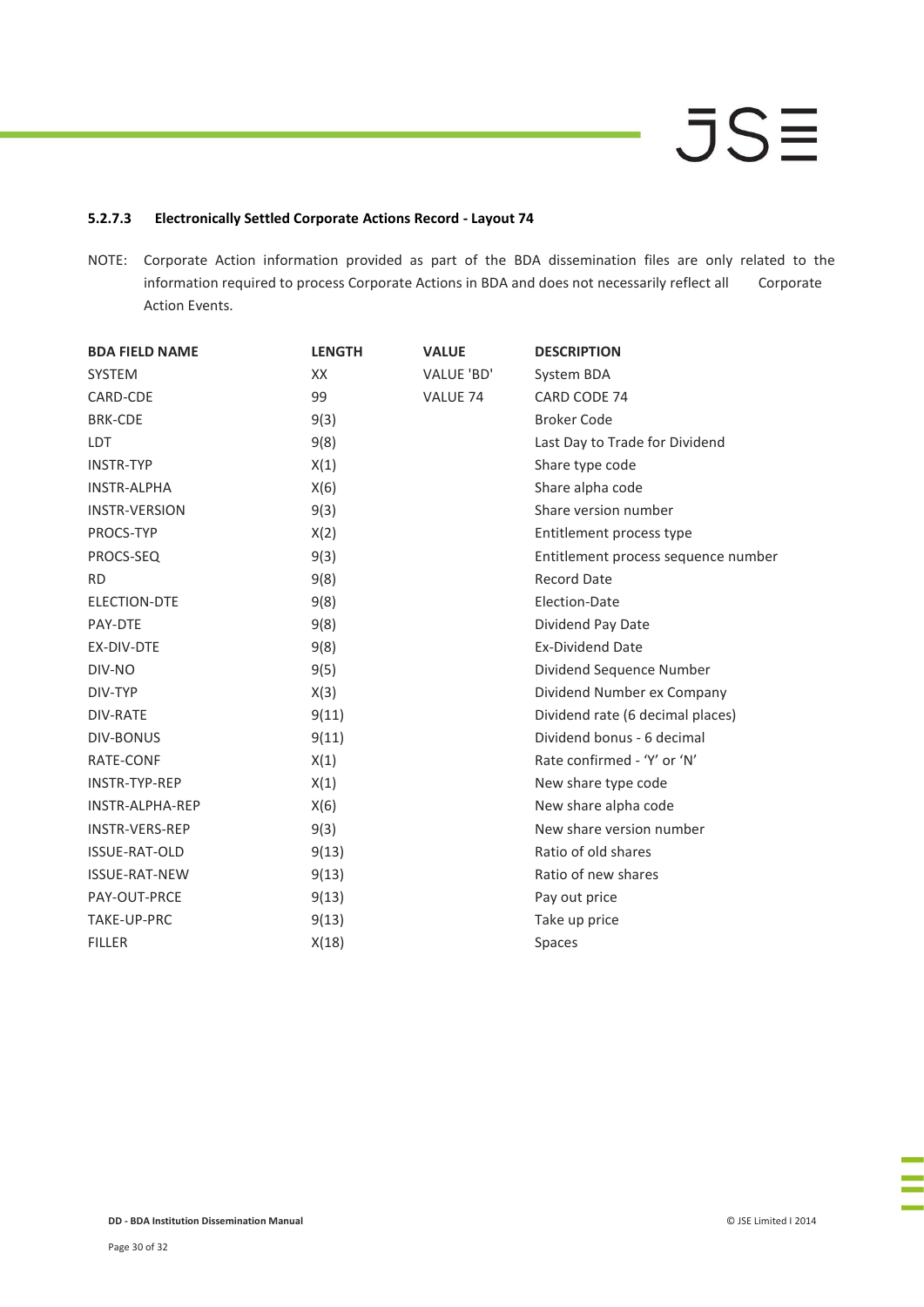### **5.2.8 Portfolio / All Holdings Record - Layout 96**

| <b>BDA FIELD NAME</b> | <b>LENGTH</b> | <b>VALUE</b> | <b>DESCRIPTION</b>                              |
|-----------------------|---------------|--------------|-------------------------------------------------|
| <b>SYSTEM</b>         | X(2)          | <b>BD</b>    | System BDA                                      |
| CARD-CDE              | 9(2)          | 96           | Card code 96                                    |
| <b>BRK-CDE</b>        | 9(3)          |              | Broker code                                     |
| ACC-CDE               | 9(7)          |              | Account code                                    |
| <b>INSTR-TYP</b>      | X(1)          |              | Share type code, $E =$ equity, $G =$ bond       |
| <b>INSTR-ALPHA</b>    | X(6)          |              | Share alpha code                                |
| <b>INSTR-VERSION</b>  | 9(3)          |              | Share version number                            |
| <b>ICB SECTOR-CDE</b> | X(4)          |              | <b>Spaces</b>                                   |
| SIGN-HLDG-QTY         | X(1)          |              | Sign of shareholding quantity                   |
| SH-HLDG-QTY           | 9(13)         |              | Shareholding quantity not at home               |
| SIGN-QTY-AH           | X(1)          |              | Sign of shareholding quantity at home           |
| QTY-AH                | 9(13)         |              | Shareholding quantity at home                   |
| SIGN-COST-OTH         | X(1)          |              | Sign of cost of scrip not at home               |
| COST-PF-OTH           | 9(15)         |              | Cost of scrip not at home - 2 decimal places    |
| SIGN-COST-AH          | X(1)          |              | Sign of cost of scrip at home                   |
| COST-PF-AH            | 9(15)         |              | Cost of scrip at home - 2 decimal places        |
| SIGN-QTY-HLDG         | X(1)          |              | Sign of unit trust quantity holding             |
| UT-QTY-HLDG           | 9(15)         |              | Foreign unit trust quantity holding 5 decimal   |
|                       |               |              | places                                          |
| SIGN-DEMAT-QTY        | X(1)          |              | Sign of demat quantity holding                  |
| DEMAT-HLDG-QTY        | 9(13)         |              | Dematerialized quantity at CSD                  |
| SIGN-UT-QTY           | X(1)          |              | Sign of Unit Trust Quantity                     |
| UT-QTY                | 9(15)         |              | Unit Trust Quantity                             |
| SIGN-CL-QTY           | X(1)          |              | Sign of CL Quantity                             |
| CL-QTY                | 9(13)         |              | <b>CL Quantity</b>                              |
| <b>BOARD-IND</b>      | X(1)          |              | <b>Board Field</b>                              |
|                       |               |              | (ALTX Board: A, JSE Overall: J, NAM Overall: N) |
| <b>ICB SECTOR-CDE</b> | X(8)          |              | <b>New ICB Sector Code</b>                      |
| <b>FILLER</b>         | X(16)         |              | Spaces                                          |
|                       |               |              |                                                 |